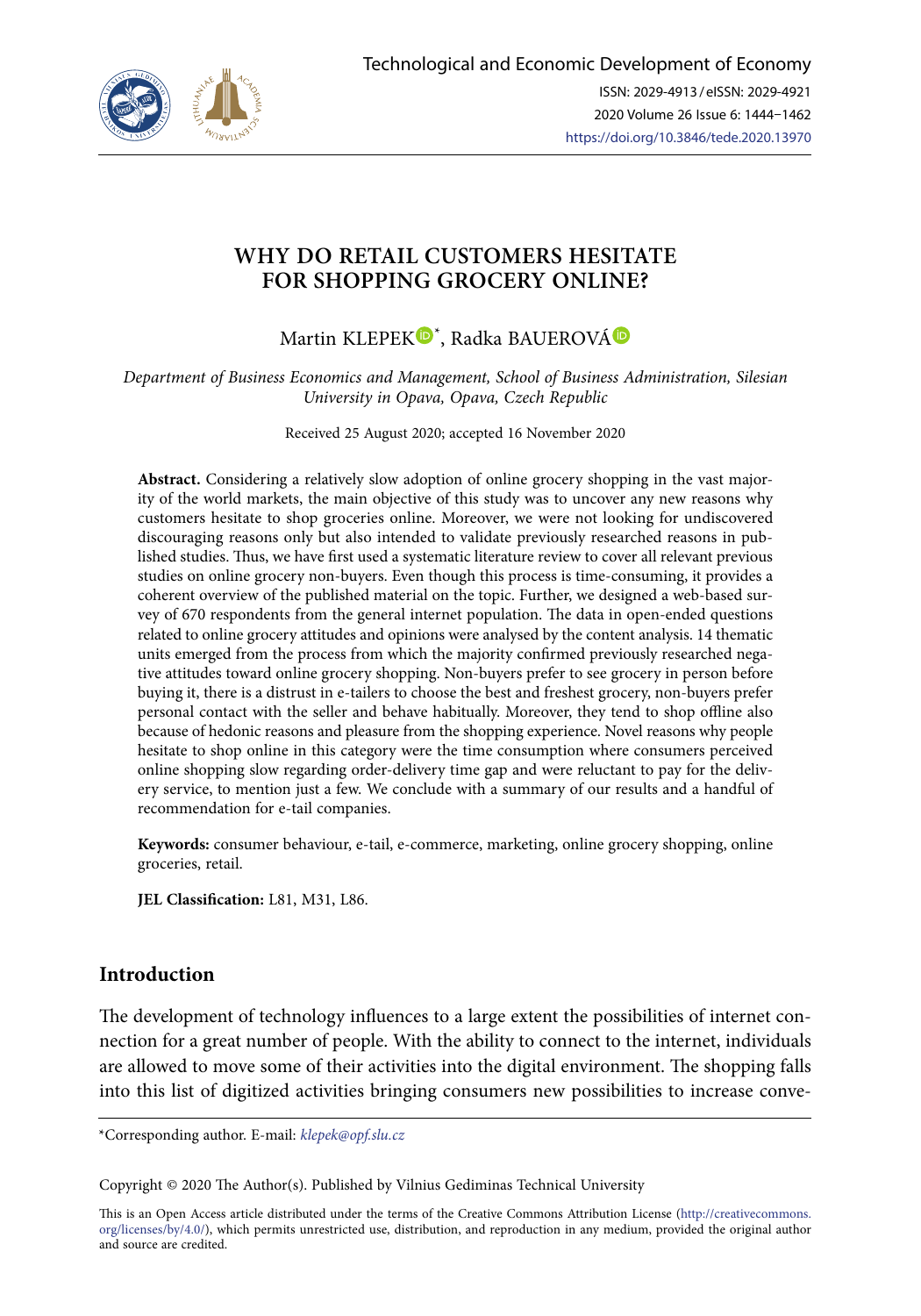nience, choice and accessibility of products. Online shopping has a huge potential for the future growth, which is accelerated by new technology development, clear legislation as well as the safety aspects of on-line shopping process (Simová & Cinkánová, 2016). The new way of shopping was called e-commerce. The term quickly caught on in the professional circles and the general public. E-commerce is the online transaction of business, featuring the linked computer systems of the vendor, host, and buyer (Suchánek, 2010).

E-commerce is not only a term but also a fast-growing business. Global web sales neared \$3 trillion in 2018, increasing online's share of total retail sales to the north of 15% (Young, 2019). Internet purchase adoption across European countries has also been described. The highest shares were registered in Denmark (84%), United Kingdom (83%), Netherlands (80%), Norway (79%), Sweden (78%), Germany (77%) and Iceland (75%), yet only 59% of individuals purchase online in the Czechia (Eurostat, 2019a). Even though it could seem like there is a link between the level of economic development and e-commerce intensity, Kunešová and Eger (2017) proved the differences in development do not sufficiently explain the differences in the intensity of B2C e-commerce.

Grocery purchases account for a large proportion of consumer spending (Ramus & Nielsen, 2005). In the Czech Republic, grocery purchases are a significant item in the budget of most households (Šálková & Hes, 2015). Over 90% of households shop for groceries once a week or more (Kestenbaum, 2017). The rapid development of information technologies and their penetration among the population allows creating new business models based on these technologies. One of the new business models is online grocery shopping (OGS) where users buy groceries via the internet. The idea to sell groceries online was almost inevitable and both new and established brands have been exploring the field of online since the nineties. New brands mainly from the technological field had a head start with knowledge of coding, however miserable knowledge in retail business and consumer behaviour caused many to fail. In consequence, the most popular type of goods and services purchased online in the EU was clothes and sports goods (64% of e-buyers), followed by travel and holiday accommodation (53%) (Eurostat, 2019b).

Attempts to start online grocery sales have also attracted research teams and the number of articles on OGS has increased. Martín et al. (2019) observed the yearly increase of studies on OGS from 2000 to 2017 and also pointed that in the marketing area, many studies compared the advantages and disadvantages between e-commerce and physical retail. For instance, Degeratu et al. (2000) studied the importance of brand names, Danaher et al. (2004) compared brand loyalty of online and offline consumer, Andrews and Currim (2004) or Šarkovská and Chytková (2019) analysed differences in shopping behaviour and Huyghe et al. (2016) compared the channels with regards to healthy grocery shopping.

In 2018 the average online grocery shopping adoption in the EU28 countries was 17% for individuals living in the cities, 14% for those living in towns and suburbs and 13% for rural areas (Eurostat, 2019b). The interesting fact is, that in rural areas the adoption more than doubled compared to the data from 2015 (6%). Nevertheless, as mentioned by Hansen (2008) more than a decade ago, there is still a large group of customers resisting this way of buying. Also, Geuens et al. (2003) and Soopramanien (2011) warned about a massive number of consumers who are very sceptical about these new shopping alternatives.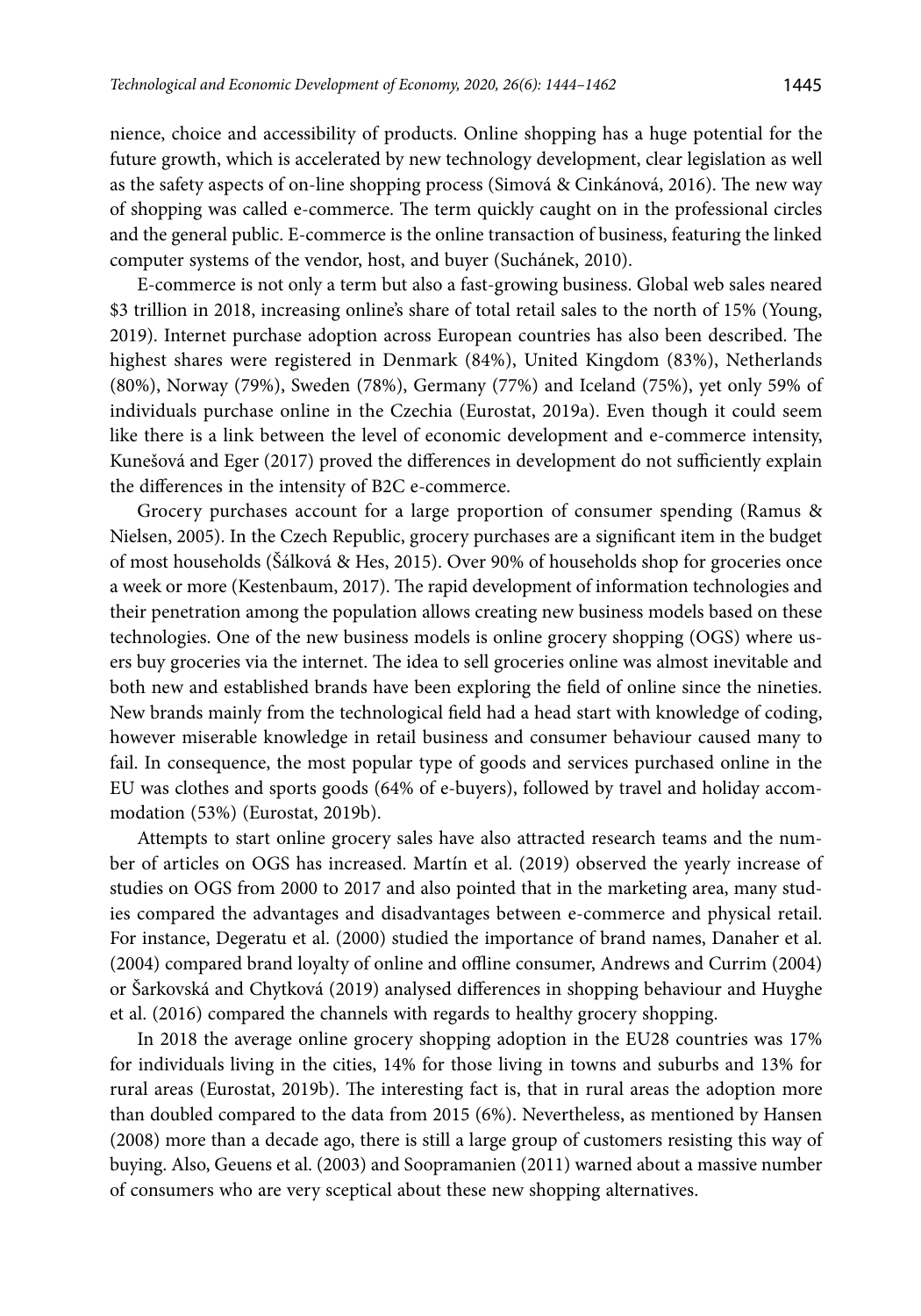Interestingly, there is a huge satisfaction rate after an initial trial of OGS (Galvez-Cruz & Renaud, 2006) and more experienced OGS shoppers tend to perceive OGS as less complex and therefore easier to use (Wang & Somogyi, 2018; Verhoef & Langerak, 2001). They also differ in perception, mainly in perceived compatibility, complexity compared to non-grocery or light OGS shoppers (Hansen, 2005a; Pechtl, 2003; Kozel et al., 2017). On the contrary, some surveys show that situational factors, such as having a baby or developing health problems, are triggers for starting to buy groceries online and also once these situational factors are gone consumer discontinues OGS as well (Hand et al., 2009). Thus, we infer that both external (situational factors) and internal (attitudes and perceptions) factors trigger the decisions to start to shop groceries online. Yet the internal factors in our view provide a higher possibility of continuation in this consumer behaviour. Moreover, they are far more likely to be influenced by marketing efforts compared to situational factors. Therefore, we focus our study mainly on consumers attitudes and perceptions.

The combination of using offline and online is called multichannel shopping. The large majority of online grocery shoppers are multichannel shoppers, thereby combining convenience advantages of online shopping with self-service advantages of offline stores (Campo & Breugelmans, 2015). Moreover, OGS also varies by the delivery service level offered by a retailer. The services have two main distribution models. First, there is a click&collect model, where an existing distribution network is used for collecting online preordered items. Second, the door to door delivery which allows customers to get the groceries delivered straight to home. In conclusion, even within the online grocery shopping business, there are two elementary modes of distribution. For the purpose of this article, we focus our attention on the second door-to-door delivery option since the click and collect model is not yet extensively available in the Czech Republic and Seitz et al. (2017) suggest the door to door delivery is also an option preferred among consumers.

Putting all the data in the context, we observe some interesting findings. Albeit the OGS efforts date back to the early nineties, it seems from the current adoption rates across the globe the concept is more of an evolution than revolution. But we should not be surprised. Similarly, offline retailers have spent decades fine-tuning their business model, promotions and consumer experience. Despite the initial enthusiasm, there is still much work to do to establish OGS as a relevant threat to the offline retail channel. From our perspective, there are still many limits and barriers for OGS adoption and consumer perceptions are one of them. Online retailers need to understand the drivers and barriers to online grocery shopping. Consequently, strategies, tactics, messaging and incentives can be promoted to encourage the online purchase and support the consumer habitual change further. We, therefore, address this issue by researching possible perceptions influencing non-buyers to hold negative opinions towards online grocery shopping.

The paper is structured as follows. First, we conducted a systematic literature review to answer the review question: What makes OGS non-buyers not to buy groceries online? Then, we analysed results and proposed primary data collection through a representative sample of Czech OGS non-buyers to fill the gap in the current research. The whole procedure is described in the second chapter. In the third chapter, we discuss results and last but not least we propose some further research possibilities and conclusions in the last part of the paper. Results could be used to improve communication strategies to make it a little easier to persuade people to buy groceries online.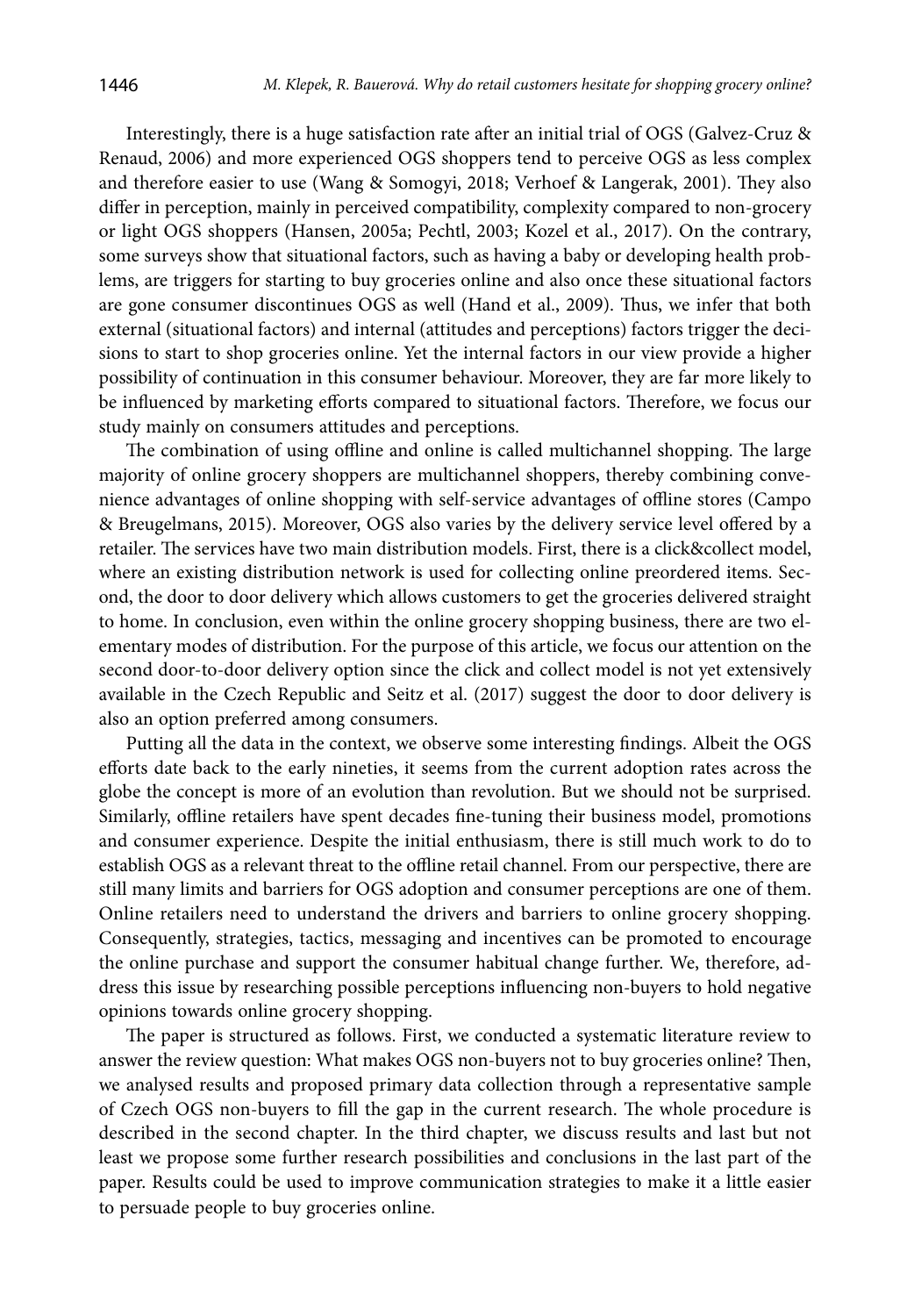#### **1. Literature review and theoretical background**

While narrative literature review is important and somehow standard in social sciences, it can often include an element of selection bias (Uman, 2011). On the other hand, quantitative research synthesis or systematic literature review is considered the best practice across many disciplines (Tranfield et al., 2003; Potomková, 2005). Originating in medical sciences (Saunders et al., 2016), the systematic review was specifically developed to try to reduce the influence of the reviewer's own bias (White & Schmidt, 2005). It is a highly standardized procedure allowing reproduction of a process because it provides transparency across almost all decisions (Fisch & Block, 2018). In the systematic review, the researcher is required to set prespecified relevance and quality criteria for the selection of studies and to make such criteria transparent to readers (Denyer & Tranfield, 2011). Reading a properly conducted systematic review is an efficient way to become familiar with the best available research evidence for a focused question (Garg et al., 2008).

All reviews, narrative and systematic alike, are retrospective, observational research studies and are therefore subject to systematic and random error. Accordingly, the quality of a review, and thus its worth, depends on the extent to which scientific review methods have been used to minimize error and bias. This is the key feature that distinguishes traditional narrative reviews from systematic reviews. If a review is prepared according to the preplanned steps, it is more likely to be systematic and to provide unbiased conclusions (Cook et al., 1997).

### **1.1. Systematic literature review process**

Tranfield et al. (2013) describe 3 stages of a systematic review: (1) Planning the review, (2) conducting a review, (3) reporting and dissemination. In the first planning stage, we identified the need for a review. We have generally two reasons. First, there is a big difference between general e-commerce and OGS adoption rates. Hence, there could be possibly different reasons why people buy or do not buy. Second, to our knowledge, there is a majority of studies based on previous models adopting quantitative and deductive approaches asking existing regular online grocery shoppers. While these studies are of high importance, they represent only a small part of the retail consumer base opinions. The focus on online shoppers or those who have already adopted online shopping can inflate the predictions made concerning the future success of OGS (Geuens et al., 2003). Therefore, portraying a set of reasons why the vast majority of people do not adopt OGS will streamline the topic. Consequently, our review question is: What makes OGS non-buyers not to buy groceries online?

The question guides the review by defining which studies will be included, what the search strategy to identify the relevant primary studies should be adopted, and which data needs to be extracted from each study (Counsell, 1997). Thus, the keywords searched with "OR" operator were: online grocer\*, online retail, e-grocer\* and e-tail. We used "\*" sign to allow variations (grocery and groceries). The abstract, titles and article keywords were investigated by the query. Web of Science (WoS) and Scopus as today's two most prestigious scientific databases were used. The search resulted in 350 studies in Web of Science and 798 in Scopus. Only academic journal articles were accepted since these usually have higher qual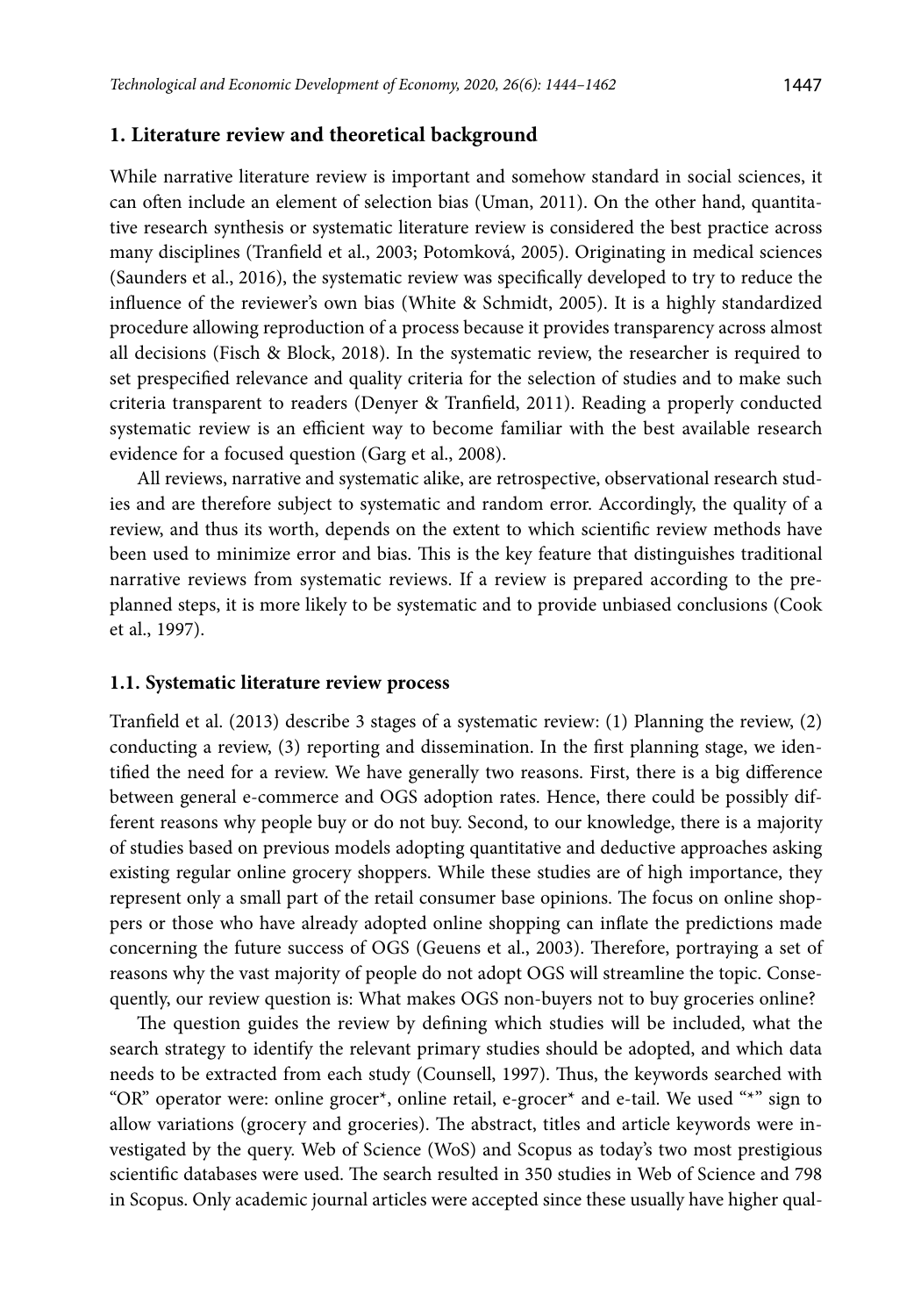ity regarding the peer review process, sample sizes and overall rigour. Further articles only from the areas of economics, business, management, marketing, computer science, operations research were included in the list. This limitation led to a reduction in the number of studies as follows: 93 WoS and 227 in Scopus.

The data was then exported into Microsoft excel and duplicities were deleted with the help of conditional formatting from the file resulting in the final 198 studies. Two authors formed a review panel and both reviewed titles from filtered studies. They classified articles into two categories: not relevant and relevant. The criteria for relevance were studies thematically focused on consumer research in the marketing area. All studies marked by both authors as not relevant were eliminated (113). Studies marked as irrelevant by one author only were subject to further inspection (abstract reading) and discussion (28). Majority of eliminated studies were from the field of logistics, information systems, environmental studies and management with no direct connection to consumer attitudes or perceptions towards OGS.

Furthermore, the authors read 68 abstracts to assess if the population subjected to the research were at least partially formed from OGS non-users. Again, the authors classified articles into two categories: not relevant and relevant. The criteria for relevance was the object of the research and these were consumers who do not shop groceries online. In conclusion, there were 9 studies left which matched all criteria and were subjected for a detailed analysis.

#### **1.2. Review synthesis**

For the general assessment of a final sample of studies, we have used Saunders et al. (2016) research onion framework. This layer system describes decisive steps in the research design. It ranges from research philosophy to data collection techniques and provides a valuable framework for understanding a body of scientific literature. First, our concern was the approach to the theory development. We wanted to research if the data was collected to verify or falsify existing theory (deduction) or to explore phenomenon (induction). Studies on the topic almost exclusively use a deductive approach (Table 1). Further, we control for methodological choices. Monomethod quantitative studies prevail in the sample. We were also interested in data collection techniques from which the web-based questionnaire was the most frequent. Apart from Saunders research onion, we have checked sample sizes and citations In Web of Science and Scopus databases to ensure research quality. Only two studies had less than 10 citations, however, due to relative novelty (Seitz et al., 2017; Driediger & Bhatiasevi, 2019) we decided to keep these in our sample.

The popularity of theories such as the Theory of reasoned action (TRA), the Theory of planned behaviour (TPB) or the Technology acceptance model (TAM) generated several deductive studies using these for explaining the online grocery shopping behaviour (Hansen et al., 2004; Ramus & Nielsen, 2005; Hansen, 2008; Driediger & Bhatiasevi, 2019). Only one study from our final sample did not use the existing theoretical framework for solving research question thus seems inductive in its nature. This is not necessarily problem however recent trends in customer research encourage testing ideas from real-world phenomena (MacInnis et al., 2020). The one study we mentioned is Geuens et al. (2003). They approached the problem with the exploratory qualitative study with no previous focus set by any theoretical concept or framework. Further authors concluded that the Belgian consumers held a rather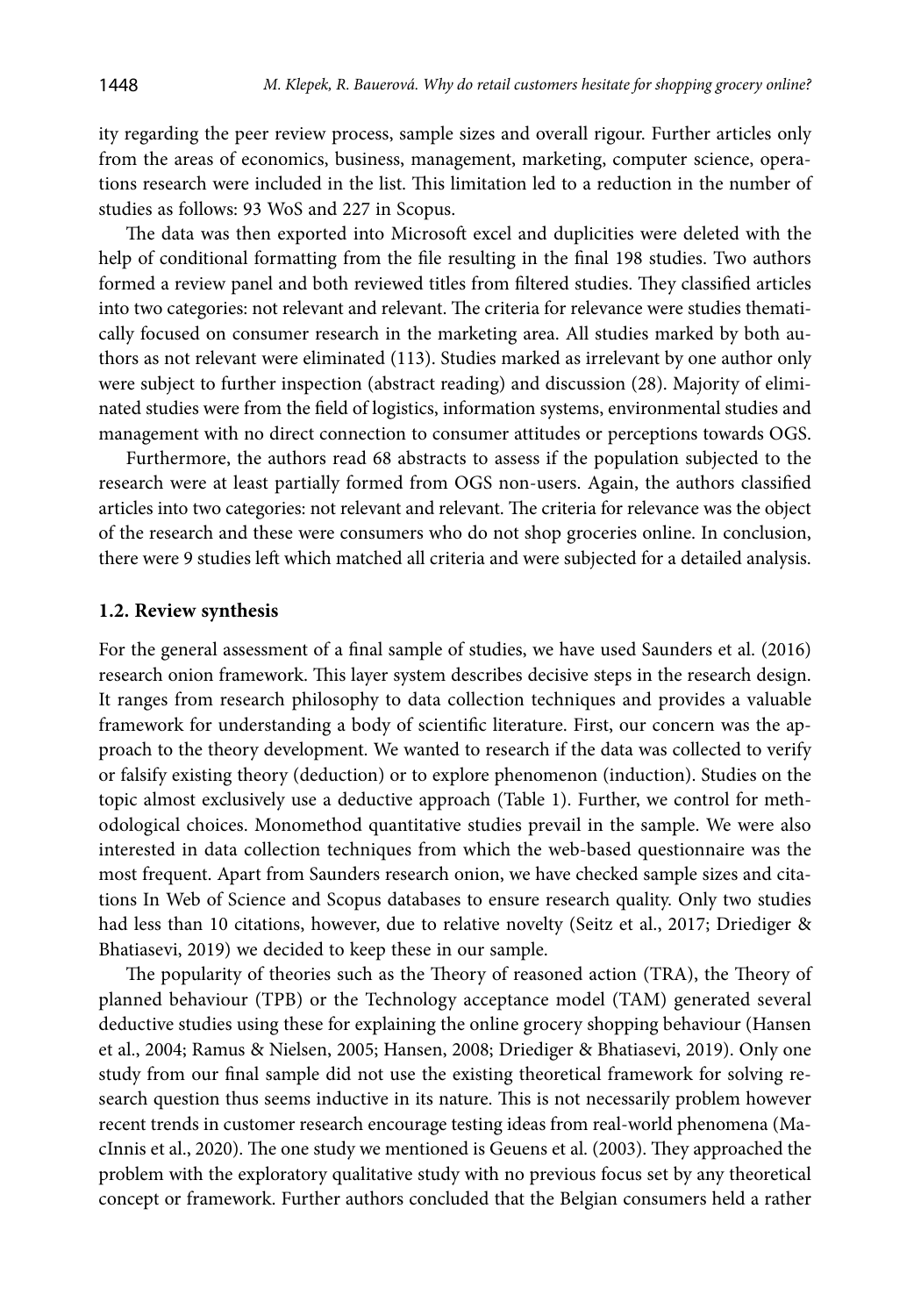| Author(s) (year)                   | Approach to theory<br>development | Methodological<br>choice   | Data<br>collection         | Sample size           |
|------------------------------------|-----------------------------------|----------------------------|----------------------------|-----------------------|
| Hansen et al.<br>(2004)            | Deduction                         | Monomethod<br>quantitative | Web based<br>questionnaire | $N = 1222 + N = 1038$ |
| Ramus and<br>Nielsen (2005)        | Deduction and<br>Induction        | Monomethod<br>qualitative  | Focus groups               | 7 focus groups        |
| Hansen (2008)                      | Deduction                         | Monomethod<br>quantitative | Web based<br>questionnaire | $N = 1058$            |
| Seitz et al. (2017)                | Deduction                         | Monomethod<br>quantitative | Written<br>questionnaire   | $N = 412$             |
| Driediger and<br>Bhatiasevi (2019) | Deduction                         | Monomethod<br>quantitative | Written<br>questionnaire   | $N = 263$             |
| Hansen (2005a)                     | Deduction                         | Monomethod<br>quantitative | Web based<br>questionnaire | $N = 784$             |
| Geuens et al.<br>(2003)            | Induction                         | Monomethod<br>qualitative  | Focus groups               | 8 focus groups        |
| Pechtl (2003)                      | Deduction                         | Monomethod<br>quantitative | Written<br>questionnaire   | $N = 185$             |
| Hansen (2005b)                     | Deduction                         | Monomethod<br>quantitative | Web based<br>questionnaire | $N = 1058$            |

Table 1. Studies dealing with OGS non-buyers' perceptions and reasons not to buy groceries online (source: own research)

negative attitude towards online shopping, especially for fresh food products. The predictions made for the increase of online retailing for the next several years seemed far too optimistic for the authors as far as Belgian grocery shopping behaviour was concerned.

Even though Ramus a Nielsen (2005) used qualitative focus groups their approach seems to be deductive, as long as they underlined the research aim with the Theory of planned behaviour which guided themes captured in group discussions. In one part of the research, however, they asked open questions and adopted more of exploratory approach. Nonetheless, their findings are rich and interesting and offer a comparison of different consumer groups. Consumers not experienced with online grocery shopping felt that it was not convenient having to arrange for delivery at home at a suitable time and place. The inherent time lag between ordering and delivery when shopping online was mentioned as a barrier in situations of urgency. Impulse buying was discussed in nearly all researched customers groups. It seemed to be an important positive part of grocery shopping to a lot of consumers, and many participants believed that this element of shopping was sadly missing in online shopping which was regarded as much more planned and organized. Participants were also concerned with the freshness of the delivered products, and they expressed considerable uneasiness about the fact that they could not see, smell, hear, touch, feel, test or select the goods themselves. In the two groups of non-online shoppers there was a deep, spontaneously expressed distrust in the security of the payment systems when engaging in online shopping.

To answer our review question, we provide a summary with possible reasons why the majority of consumers do not adopt online grocery shopping in Table 2.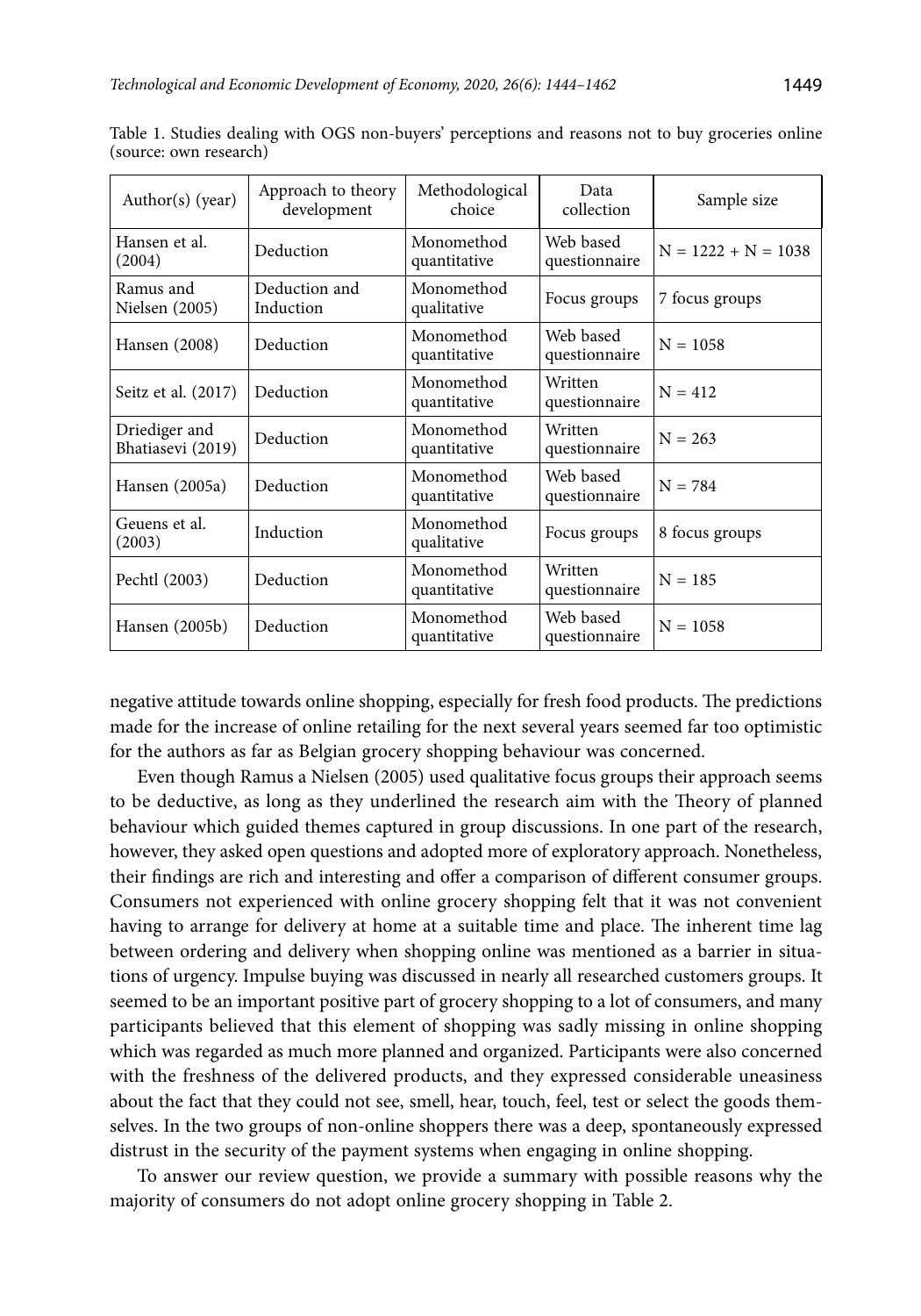| Author(s) (year)                   | Conclusions                                                                                                                                                                                                                                                                                                                                                                                                                                                                                                                                                 |
|------------------------------------|-------------------------------------------------------------------------------------------------------------------------------------------------------------------------------------------------------------------------------------------------------------------------------------------------------------------------------------------------------------------------------------------------------------------------------------------------------------------------------------------------------------------------------------------------------------|
| Hansen et al.<br>(2004)            | Both theories (TRA and TPB) explain high proportion of the variation in future<br>online grocery behavioral intentions. However perceived behavioral control was<br>not determinant for online buying intention.                                                                                                                                                                                                                                                                                                                                            |
| Ramus and<br>Nielsen (2005)        | Consumers miss out on the special, end-of-aisle bargains in the online grocery<br>shop. They also perceive increased risk of having to accept or return products<br>when they were in a bad condition or when products simply did not match the<br>expectations of the consumers. Also, selection and handling of perishables was a<br>major concern for consumers. Moreover, fun, enjoyment of shopping and social<br>aspect in offline store was missing element for many participants. There was<br>deep-rooted, distrust in the OGS systems of payment. |
| Hansen (2008)                      | Personal values affect consumers' attitude towards online grocery buying.<br>Consumers' attitude towards online grocery shopping was the most important<br>predictor of online grocery buying intentions. OGS non-buyers are to some<br>extent value-driven when forming their attitude towards online grocery<br>shopping. Perceived behavioral control was determinant for willingness to buy.                                                                                                                                                            |
| Seitz et al. (2017)                | The main hindrance for most German consumers to shop for groceries online<br>is the lack of trust and confidence in the e-grocer and the digital marketplace.<br>Consumers do not feel the urgent need to shop for groceries online and are<br>happy with the status quo.                                                                                                                                                                                                                                                                                   |
| Driediger and<br>Bhatiasevi (2019) | From consumer perspective, OGS firms need to offer competitive prices in<br>order to make online shopping appealing. Moreover, respondents declared that<br>they intent to use OGS when there is free home delivery.                                                                                                                                                                                                                                                                                                                                        |
| Hansen (2005a)                     | Consumers consider online grocery shopping as an innovation that is different<br>from other grocery shopping channels. OGS buyers differ from the non-buyers<br>in perception of online grocery shopping characteristics. Perceived compatibility<br>was the primary discriminating construct.                                                                                                                                                                                                                                                              |
| Geuens et al.<br>(2003)            | Belgian consumers do not seem to expect or want dramatic changes or<br>revolutions in the retail business. They also hold a rather negative attitude<br>towards online shopping, especially for fresh food products. The predictions<br>made for the increase of online retailing for the next several years seem far too<br>optimistic as far as Belgian grocery shopping behavior is concerned.                                                                                                                                                           |
| Pechtl (2003)                      | The most impeding factors were the missing touch-and-feel experience, which<br>exhibited the highest absolute path coefficient, and the fear of losing track<br>while shopping. The latter problem arises if shopping on the Internet is not well<br>integrated into the existing shopping routines, signaling low complementarity.                                                                                                                                                                                                                         |
| Hansen (2005b)                     | Perceived relative advantage is positively related to consumers' attitude towards<br>online grocery buying, but perceived relative advantage is not related to future<br>online grocery buying intention. Consumers who already have carried out an<br>online purchase perceived relative advantage also directly affects the intention<br>to buy online again.                                                                                                                                                                                             |

Table 2. Studies dealing with OGS non-buyers' perceptions and reasons not to buy groceries online (source: own elaboration from reviewed studies)

Most studies combined non-buyers and buyers, but few make a distinction when interpreting results for both groups. Results from Hansen (2005a, 2005b) suggest there is a difference within customers based on their experience with online grocery shopping. Even regular online buyers are dissimilar to only offline buyers in their perceptions of online grocery shopping. Therefore, our initial assumption that these two groups significantly differ and should be analysed separately persists.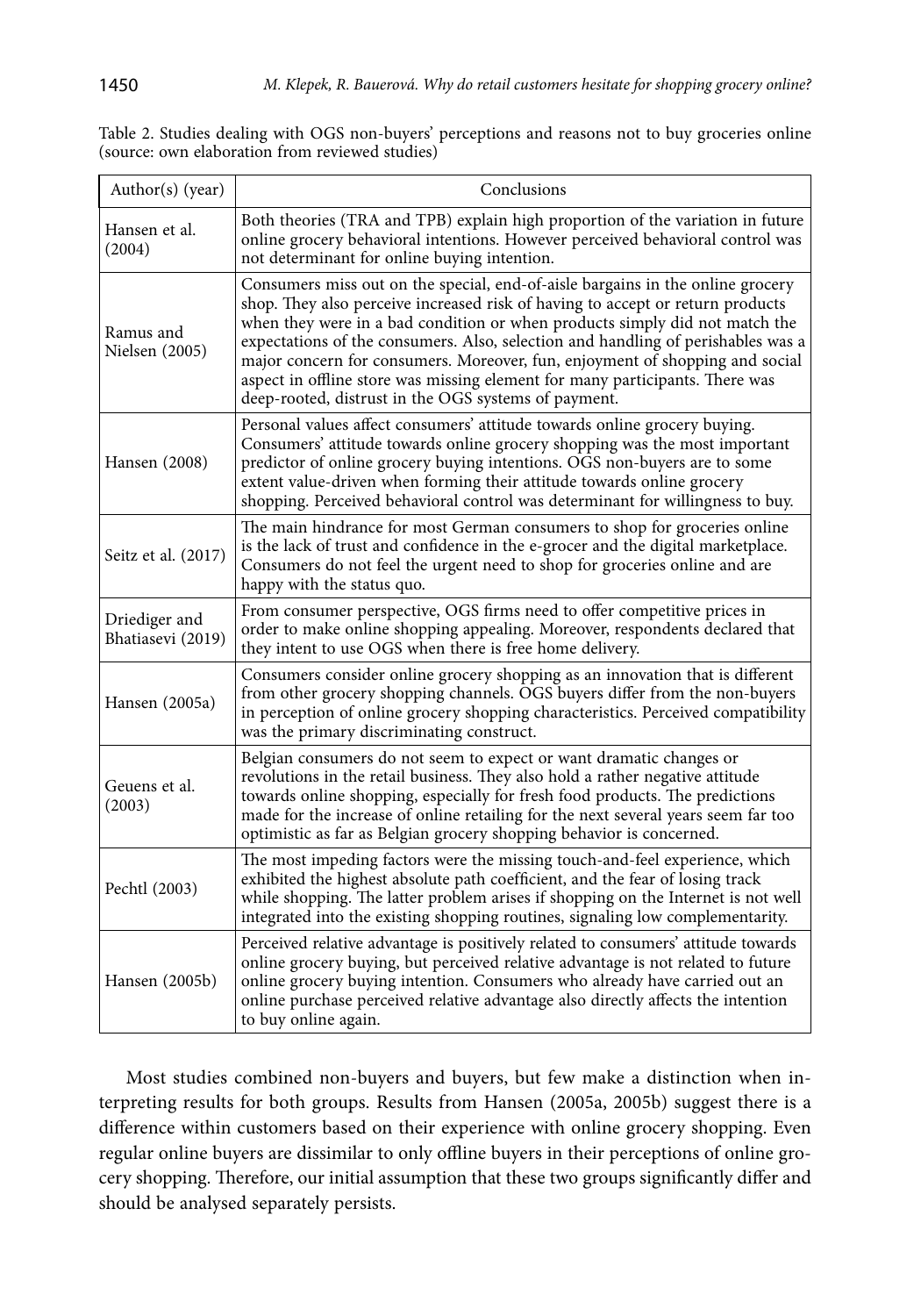The deduction has been used almost exclusively in reviewed studies. While verifying theoretical models and precise statistical procedures to fit the data into a model is of high importance to understand consumer behaviour, these models usually explain only part of the variance in variables. Besides, from our analysis, it seems the studies built on these models dominate almost exclusively the field of OGS adoption. However, in most cases, they deal with intentions which is one of the recognized limitations of such studies. We, therefore, designed primary data collection to capture current reasons that limit non-buyers in online grocery shopping adoption. Our study differs in approach to theory development by having no existing theory as a research framework. We focused on open questions regarding online grocery shopping attitudes and opinions. We aimed to uncover any new reasons why customers hesitate to shop groceries online and to validate previously researched reasons in reviewed studies. Though it is not the attempt to true replication of the studies as it is described in the literature (Burman et al., 2010; Easley et al., 2000; Evanschitzky et al., 2007; Hubbard & Armstrong, 1994), we believe the recurrence of the factors reinforces its credibility.

# **2. Methods**

The survey method through the internet questionnaire was chosen for this research. Using this method, it was possible to obtain a suitable geographical dispersion of a large sample of respondents, which was important given the field of research that includes the Czech Republic as a whole. The questionnaire was used to collect attitudes and opinions through open question "Why do you not buy groceries online?". This type of question was chosen to provide unlimited answers, which contributed to a deeper understanding of the research problem. The content analysis identified thematic units explaining the main reasons for not buying food online. The frequency analysis also identified the frequency of individual thematic units to determine their importance in customer decisions. The last part of the research focuses on the comparison of acquired knowledge from the systematic literature review synthesis and content analysis.

### **2.1. Content analysis**

This type of analysis was chosen based on the construction of a questionnaire in which an open question was used to get respondents to answer in their way. The content analysis can be used to find common ideas or themes in the answers to open-ended survey responses (Fink, 2009). This technique can be included in both qualitative research and quantitative research as it is an analytical technique that codes and categorises qualitative data to analyse them quantitatively (Saunders et al., 2016). The content analysis process generally consists of three steps: transformation and data selection, encoding the responses and visualization of the results. These steps are specifically described in the following paragraphs.

### **Step 1: Transformation and data selection**

First, the data was examined in terms of the number of respondents' answers. The respondent was duplicated when multiple replies occurred. This procedure helps assign one code to a specific respondent to capture all his/her responses. Overall, 1,036 respondents' responses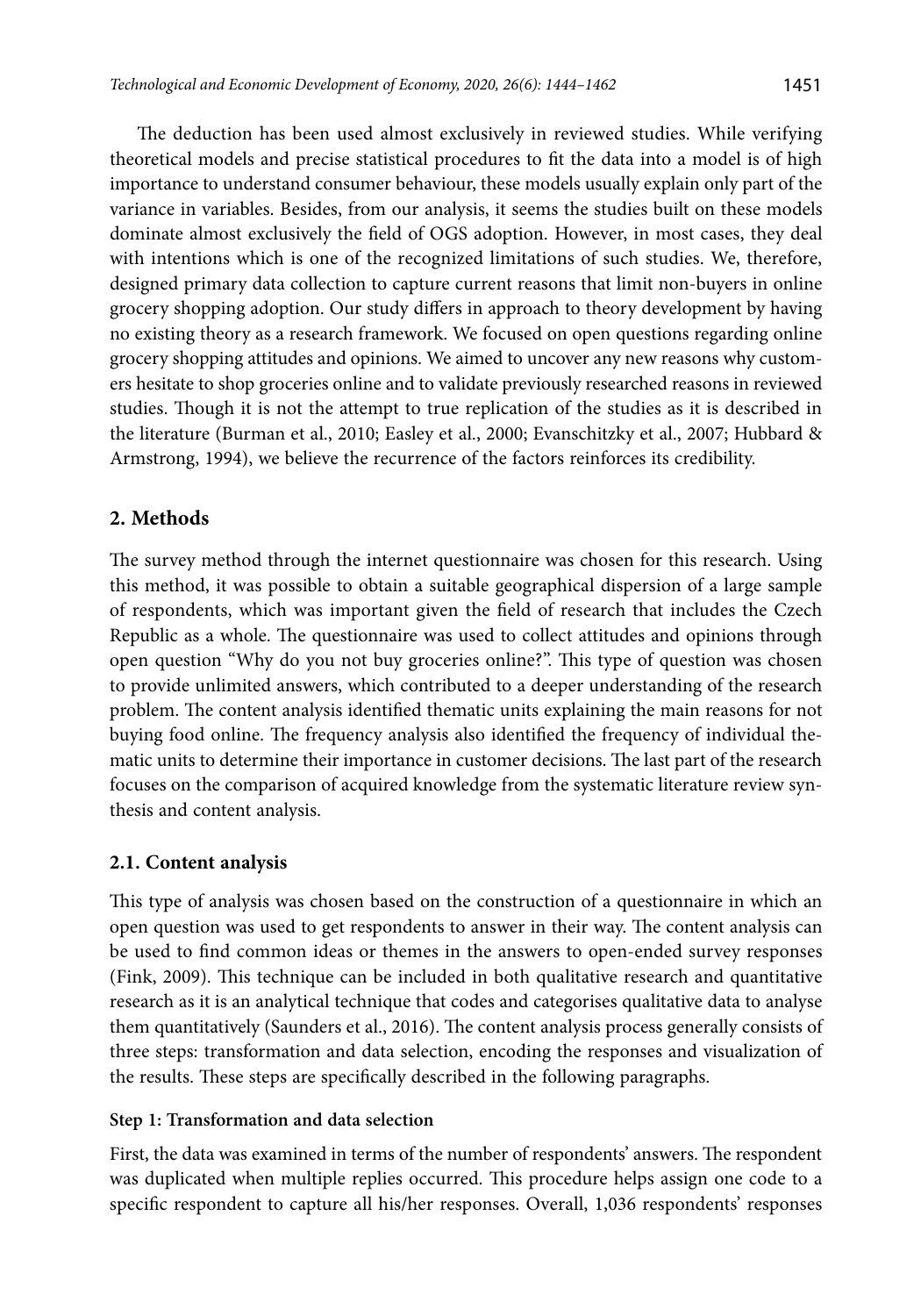were collected from 762 respondents. Subsequently, a selection of irrelevant responses was made. In this section, the unanswered, illogical and non-specific responses were excluded from the further analysis. A total of 92 respondents were excluded from this selection. After this procedure, a total of 670 respondents with a total of 945 responses were further analysed.

### **Step 2: Encoding the responses**

The second step in performing the content analysis is to assign specific codes to responses. In total, 14 thematic units were defined by the analysis. Subsequently, respondents' responses were categorized according to the similarity to the thematic units and were assigned the corresponding codes according to their classification. Labels for the thematic units were developed by the authors not corresponding to any previous categorization. The method of personal control has been selected to assign the answers to individual thematic units (assignment of codes). This method was chosen to correctly understand the meaning of the respondent's response and to ensure quality results. We did not use automated implementation of the content analysis since it is not recommended for the Czech language, owing to the impossibility of discerning irony or slang words (Tahal, 2015).

### **Step 3: Visualization of the results**

To describe and evaluate the results of the examination was the last step in the process of the content analysis. The Frequencies analysis and a table collecting the most frequent responses in thematic units were used.

### **2.2. Research sample and data analysis**

IPSOS online responding panel was used to obtain primary data. This company operates in the Czech Republic as an independent research agency. Respondents included in the research were residents of the Czech Republic. Their age was set up to 16 years and older to ensure a matching sample of customers purchasing grocery. The data set did not contain missing data due to non-acceptance of non-completed responses by the questionnaire system. The following table presents a deeper characteristic of the respondent sample.

As shown in Table 3, the sample is balanced in terms of gender representation of respondents, distribution by city size and cohesion regions. Only in the case of education and age groups and education is the sample slightly unbalanced. However, we were controlling for the representativeness and these deviation in distribution corresponds to the reality in the Czech society. These groups are respondents aged 16–24 (Czech Statistical Office [CSO], 2019a) and respondents without a secondary A-level education (CSO, 2019b).

# **3. Results and discussion**

The results of the research and the discussion are divided into two parts, which results from the described research methods. The first part is focused on the presentation of thematic units and their most frequent respondents' answers. In this section there is also performed the frequency analysis to determine the degree of importance of individual thematic units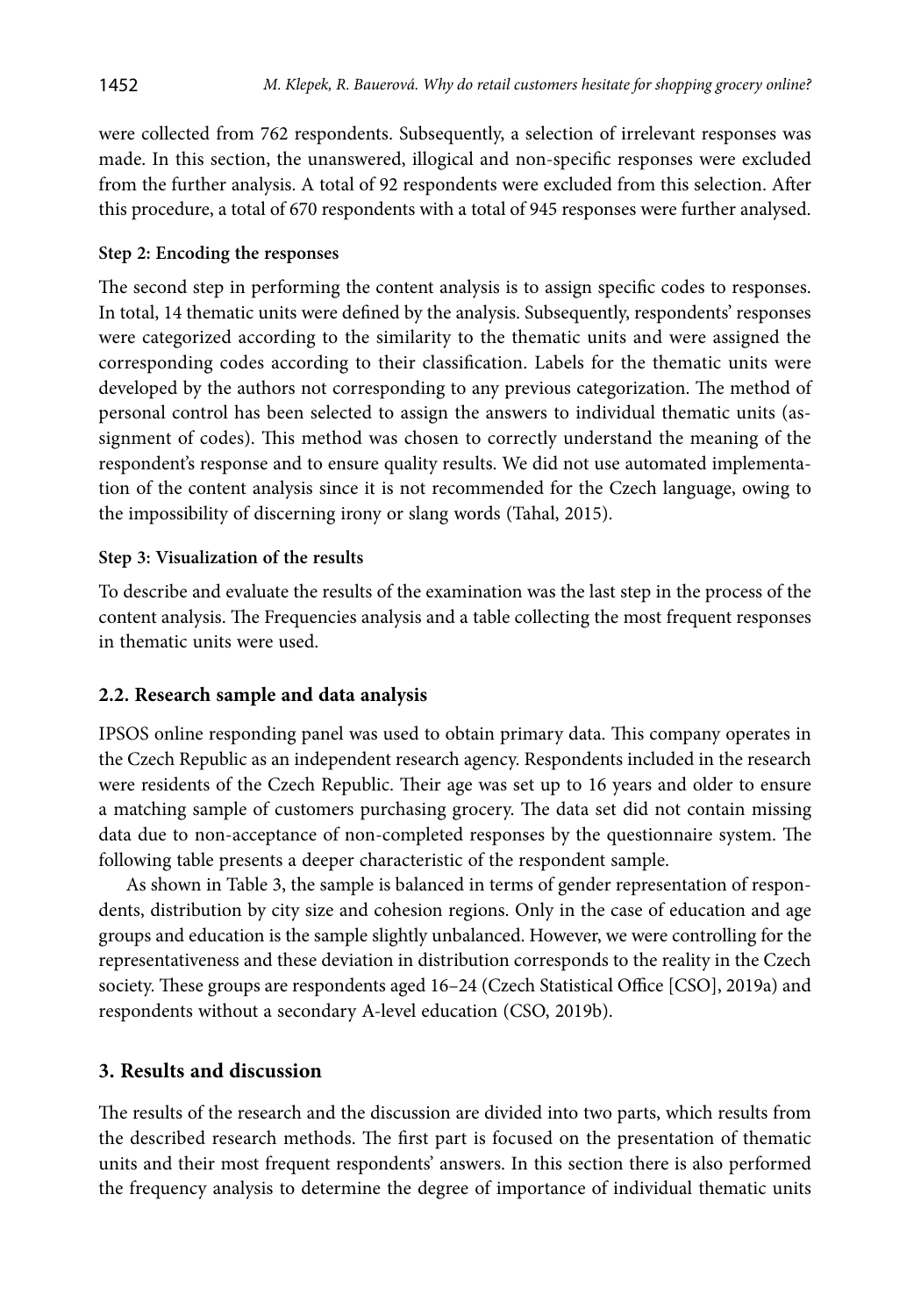| Demographic characteristics                 |                               | In-store grocery<br>shoppers $(N = 670)$ |                                              | Respondents excluded<br>from research $(N = 92)$                                                                       |      |
|---------------------------------------------|-------------------------------|------------------------------------------|----------------------------------------------|------------------------------------------------------------------------------------------------------------------------|------|
|                                             |                               | Number                                   | $\%$                                         | Number                                                                                                                 | $\%$ |
| Gender                                      | Female                        | 320                                      | 47.8                                         | 36                                                                                                                     | 39.1 |
|                                             | Male                          | 350                                      | 52.2                                         | 56<br>9<br>18<br>28<br>15<br>22<br>26<br>11<br>39<br>16<br>19<br>17<br>14<br>16<br>26<br>16<br>7<br>9<br>8<br>10<br>19 | 60.9 |
|                                             | $16 - -24$ years old          | 81                                       | 12.1                                         |                                                                                                                        | 9.8  |
| Age group                                   | 25-34 years old               | 132                                      | 19.7                                         |                                                                                                                        | 19.6 |
|                                             | 35-44 years old               | 147                                      | 21.9                                         |                                                                                                                        | 30.4 |
|                                             | 45-54 years old               | 140                                      | 20.9                                         |                                                                                                                        | 16.3 |
|                                             | 55-65 years old               | 170                                      | 25.4                                         |                                                                                                                        | 23.9 |
|                                             | Basic                         | 240                                      | 35.8                                         |                                                                                                                        | 28.3 |
| Education                                   | Secondary without A-level     | 57                                       | 8.5                                          |                                                                                                                        | 12.0 |
|                                             | Secondary with A-level        | 264                                      | 39.4                                         |                                                                                                                        | 42.4 |
|                                             | Tertiary                      | 109                                      | 16.3                                         |                                                                                                                        | 17.4 |
|                                             | Up to 1,000 inhabitants       | 100                                      | 14.9                                         |                                                                                                                        | 20.7 |
| Distribution<br>by city size                | 1,001-5,000 inhabitants       | 146                                      | 21.8                                         |                                                                                                                        | 18.5 |
|                                             | 5,001-20,000 inhabitants      | 128                                      | 19.1                                         |                                                                                                                        | 15.2 |
|                                             | 20,001-100,000 inhabitants    | 154                                      | 23.0<br>21.2<br>11.2<br>12.2<br>11.5<br>10.4 |                                                                                                                        | 17.4 |
|                                             | More than 100,001 inhabitants | 142                                      |                                              |                                                                                                                        | 28.3 |
|                                             | Prague                        | 75                                       |                                              |                                                                                                                        | 17.4 |
|                                             | Central Bohemia               | 82                                       |                                              |                                                                                                                        | 7.6  |
|                                             | Southwest                     | 77                                       |                                              |                                                                                                                        | 9.8  |
| Cohesion<br>Regions<br>(NUTS <sub>2</sub> ) | Northwest                     | 70                                       |                                              |                                                                                                                        | 8.7  |
|                                             | Northeast                     | 95                                       | 14.2                                         |                                                                                                                        | 10.9 |
|                                             | Southeast                     | 115                                      | 17.2                                         |                                                                                                                        | 20.7 |
|                                             | Central Moravia               | 79                                       | 11.8                                         | 13                                                                                                                     | 14.1 |
|                                             | Moravian Region               | 77                                       | 11.5                                         | 10                                                                                                                     | 10.9 |

Table 3. Sample characteristics (source: own research)

for customers is their order from the most important unit to the least important. This part also includes results visualization for better readability and orientation of readers. The following part deals with the comparison of knowledge from secondary research and the results of primary research. This section also answers the research question defined in the section oriented to the systematic literature review synthesis.

# **3.1. Results of a content analysis**

The respondents' responses were analysed according to the content of their open answers, which enabled identified 14 thematic units to help identifying why respondents do not buy grocery online. These thematic units are presented in Table 4, which also illustrates the most frequent answers of respondents that characterize the individual thematic units.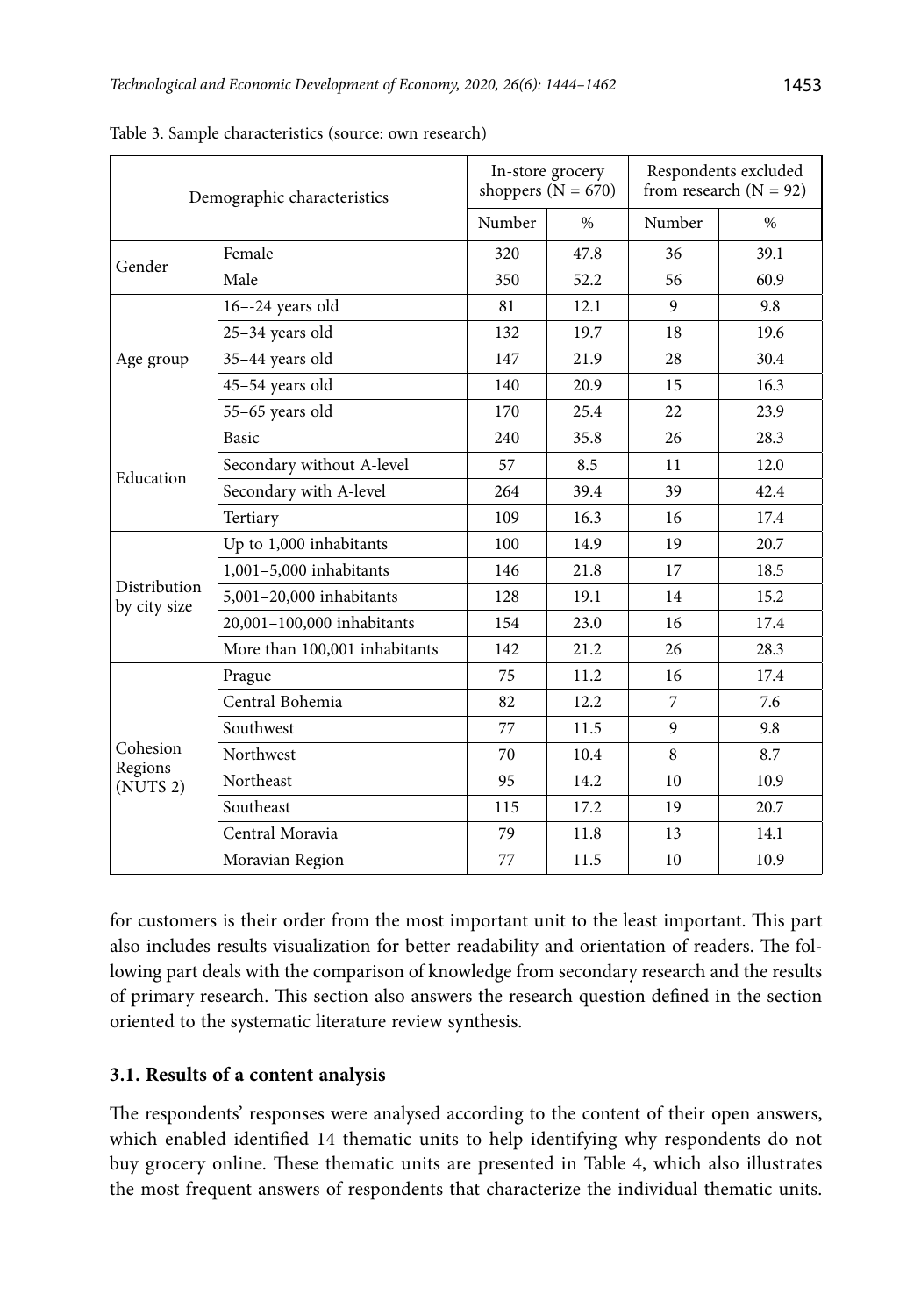| Thematic unit                             | Typical responses                                                                                                                                         |  |
|-------------------------------------------|-----------------------------------------------------------------------------------------------------------------------------------------------------------|--|
| Prefer to see grocery in                  | Inability to inspect the goods physically.                                                                                                                |  |
| person before buying it                   | The inability to sniff the goods. I need to see vegetables and fruits.                                                                                    |  |
|                                           | The inability to test the taste of the goods before buying, the inability to<br>read the composition of the product.                                      |  |
|                                           | I can't check the grocery in advance - durability, packaging damage,<br>condition.                                                                        |  |
| Distrust e-merchants                      | I choose the freshest goods carefully.                                                                                                                    |  |
| to choose the best or<br>freshest grocery | Impossible to pick the best goods.                                                                                                                        |  |
|                                           | I know what I'm buying.                                                                                                                                   |  |
| The habit of shopping in                  | I am used to shopping in traditional stores.                                                                                                              |  |
| traditional stores                        | I always buy food in a brick and mortar shop.                                                                                                             |  |
|                                           | All my life I go to the brick and mortar shop. I don't see a reason to<br>change it.                                                                      |  |
| Faster in-store grocery                   | I have goods immediately in traditional shops.                                                                                                            |  |
| shopping                                  | In traditional shops, it is without waiting for delivery.                                                                                                 |  |
|                                           | Faster choice in a traditional shop.                                                                                                                      |  |
|                                           | In traditional shops, I buy groceries when it comes to last-minute<br>purchases when it is necessary.                                                     |  |
| Unwillingness to pay for                  | Paying the delivery fee for 200 CZK purchase is uneconomical.                                                                                             |  |
| delivery                                  | In traditional shops prices are free of shipping charges.                                                                                                 |  |
|                                           | I have to pay for the delivery.                                                                                                                           |  |
| Difficulties to return                    | Complicated complaint.                                                                                                                                    |  |
| purchases                                 | When something is not suitable for me in a brick and mortar shop, I<br>simply do not take the goods and do not have to deal with the return<br>shipments. |  |
|                                           | Faster explanation of the claim in the traditional store.                                                                                                 |  |
|                                           | The impossibility of personal complaint.                                                                                                                  |  |
| Hedonic shopping in                       | I really enjoy going to traditional shops and choosing the items.                                                                                         |  |
| traditional stores                        | I enjoy spending time walking in stores, looking for products and<br>looking at them.                                                                     |  |
|                                           | I enjoy the atmosphere in traditional shops.                                                                                                              |  |
| Special offers in                         | Special offers in traditional brick and mortar shops.                                                                                                     |  |
| traditional stores                        | Due to discounts in the traditional shops.                                                                                                                |  |
| Greater choice in                         | Better value for money choice in traditional stores.                                                                                                      |  |
| traditional stores                        | More choices.                                                                                                                                             |  |
|                                           | Better assortment offer.                                                                                                                                  |  |
| A sense of safety in                      | The certainty of a warranty.                                                                                                                              |  |
| traditional stores                        | Trust in traditional stores.                                                                                                                              |  |
|                                           | The credibility of the company.                                                                                                                           |  |

Table 4. The most frequent responses in thematic units (source: own research)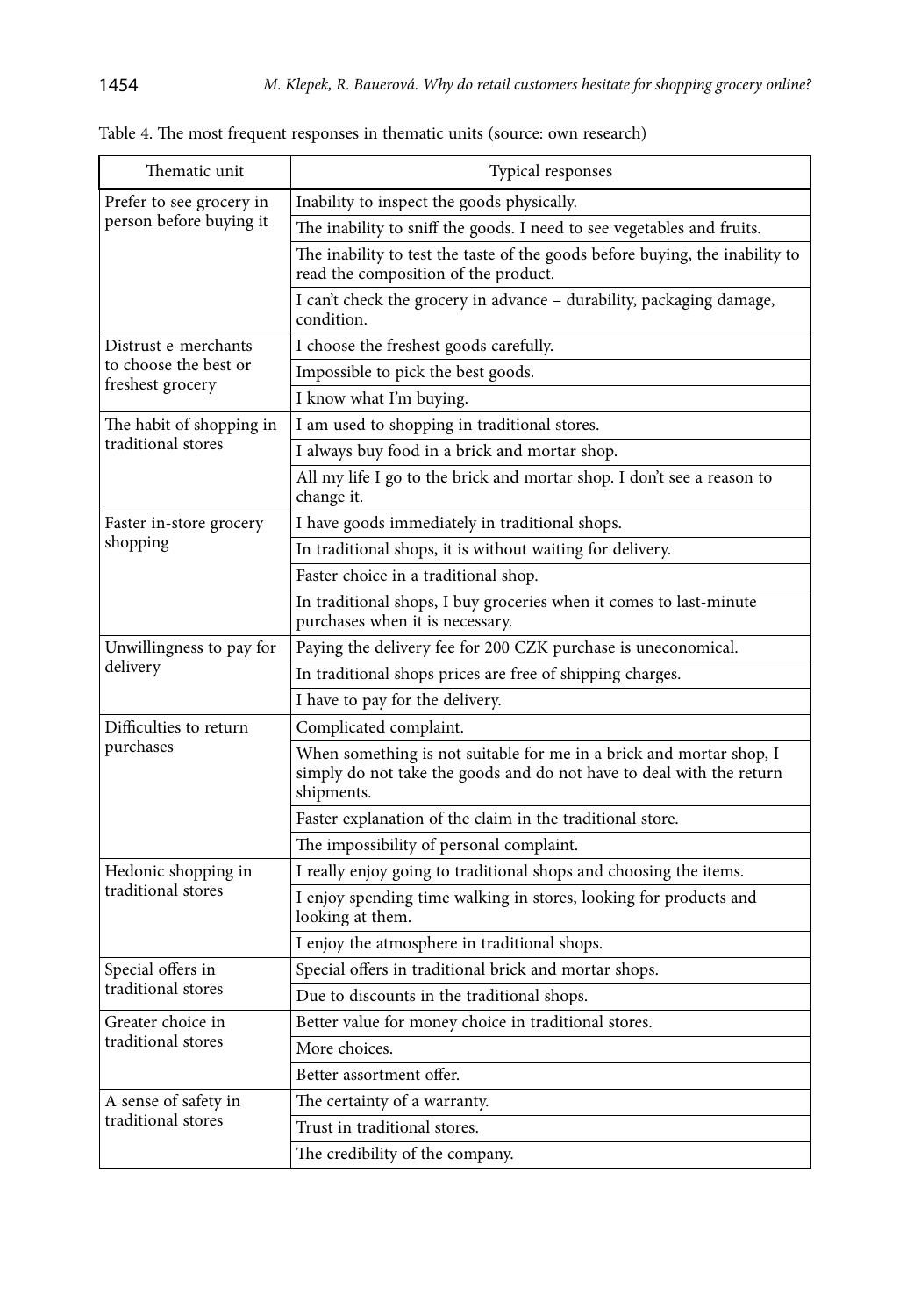| Thematic unit                          | Typical responses                                                                                             |  |
|----------------------------------------|---------------------------------------------------------------------------------------------------------------|--|
| Satisfaction in traditional            | Satisfaction with the offer of traditional shops.                                                             |  |
| stores                                 | It's more personal and enjoyable in traditional shops.                                                        |  |
|                                        | It suits me to shop in traditional stores.                                                                    |  |
| Physical availability                  | Shops, where we are used to shopping, do not have e-shops.                                                    |  |
|                                        | There is no online grocery delivery in my neighbourhood.                                                      |  |
|                                        | Grocery e-shops do not ship to my place of residence.                                                         |  |
| Support of small in-store<br>merchants | Mostly I try to support small business owners.                                                                |  |
| Personal contact with                  | I can consult with the seller the properties of the goods.                                                    |  |
| sellers                                | I am an "old school". I like physical contact with the sales staff and their<br>"how we can advise or serve". |  |
|                                        | I would like to have a dealer for advice.                                                                     |  |

*End of Table 4*

When analysing the results, the findings can be generalized as follows: reasons arising from the specific online environment (prefer to see grocery in person before buying it, distrust e-merchants to choose the best or freshest grocery, hedonic shopping in traditional stores), specifically defined by the characteristics of consumers (the habit of shopping in traditional stores, support of small in-store merchants, physical availability), delivery reasons (faster instore grocery shopping, unwillingness to pay for delivery), reasons caused by inexperience with online purchase of grocery (difficulties to return purchases, special offers in traditional stores, Greater choice in traditional stores), and psychological reasons (A sense of safety in traditional stores, Satisfaction in traditional stores, Personal contact with sellers). A more in-depth analysis of individual respondent responses suggests that respondents often have distorted views about online grocery shopping. This can be due to many factors. The main reason seems to be inexperience with this way of purchasing grocery. Specifically, the inability to read the composition of the product (also possible in the online environment), I would like to have a dealer for advice (also possible in the online environment via "online life chat"), I choose the freshest goods carefully (the usual practice is that sales agents only choose the freshest food), Faster choice in a traditional shop (survey focused on speed of buying offline and online found that online purchasing speed is the same or faster than offline) (Szymanski & Hise, 2000; Anesbury et al., 2016).

The frequency analysis (Table 5) was performed to determine the impact of individual reasons for not buying grocery online (specified by thematic units). It was found out 43% of respondents did not buy grocery online because they had preferred to see grocery in person before buying it. Based on the analysis, it is the strongest factor that negatively affects the attitude of customers regarding the purchase of grocery this way. The second most mentioned reason (24.9% of respondents) is distrust of e-merchants. Respondents are convinced that only they can choose the freshest goods carefully and pick the best goods. Nearly 9% of respondents believe that buying offline is faster than online grocery shopping. These three reasons affect most customers' attitude not to purchasing grocery online. The remaining reasons together affect only less than a quarter of respondents.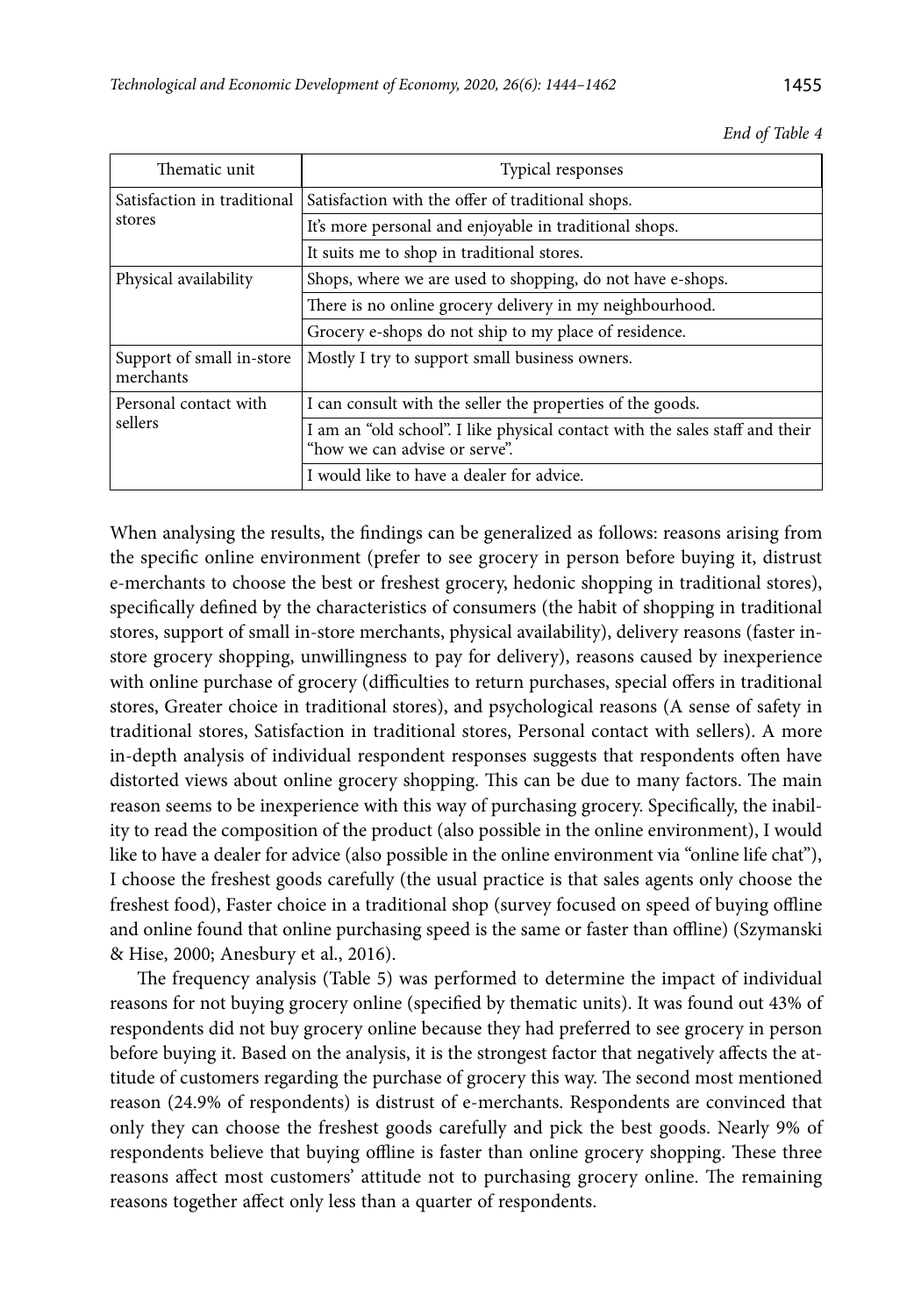| Code           | Thematic unit                                               | Frequency | Overall ranking |
|----------------|-------------------------------------------------------------|-----------|-----------------|
| 1              | Prefer to see grocery in person before buying it            | 406       | 1.              |
| 2              | Distrust e-merchants to choose the best or freshest grocery | 235       | 2.              |
| $\overline{4}$ | Faster in-store grocery shopping                            | 81        | 3.              |
| 14             | Personal contact with sellers                               | 42        | 4.              |
| 3              | The habit of shopping in traditional stores                 | 35        | 5.              |
| 6              | Difficulties to return purchases                            | 31        | 6.              |
| 7              | Hedonic shopping in traditional stores                      | 25        | 7.              |
| 5              | Unwillingness to pay for delivery                           | 23        | 8.              |
| 8              | Special offers in traditional stores                        | 19        | 9.              |
| 12             | Physical availability                                       | 17        | 10.             |
| 9              | Greater choice in traditional stores                        | 13        | 11.             |
| 10             | A sense of safety in traditional stores                     | 10        | 12.             |
| 11             | Satisfaction in traditional stores                          | 7         | 13.             |
| 13             | Support of small in-store merchants                         | 1         | 14.             |

Table 5. The frequency analysis (source: own research)

For nearly 70% of respondents, it is important to be able to look at the grocery in person, smell it, see its condition, taste it, assess its durability, packaging damage, condition, freshness; and choose the right goods to meet their requirements. Of course, other reasons resulting from the characteristics of consumers, the delivery process, inexperienced with online grocery purchases and/or psychological factors are also important but compared to those directly related to the online environment, they are not as crucial for e-merchants. For the acceptance of online grocery shopping (penetration of online grocery shopping in the Czech Republic), the most important is the situation when consumers begin to trust retailers that the goods will always be of the best possible quality.

### **3.2. Comparison of results from previous studies and our research**

First, we want to compare our research design with reviewed work before we get to the comparison of the results. Our sample (670) is close to the average (752.5) for the studies under investigation. Furthermore, we used induction and deduction jointly and quantified qualitative data. This approach is relatively novel comparing to reviewed studies where deduction approach and quantitative methodology dominate. We surveyed a fairly representative sample of consumers similar to the studies. However, comparing data collection, we mirrored only four where the web-based questionnaire was used.

Not surprisingly, our data shows the main factor behind restraint to purchase is the absence of the possibility to incorporate all senses when buying. Likewise, smell and in some cases hear what product is made of emerges in almost every study about OGS adoption. This renders also a second most frequently mentioned problem in our survey, and it is the trust in retailer to pick the best grocery product for the customer. There is a high perception of the risk of receiving inferior quality groceries (Ramus & Nielsen, 2005). We see similar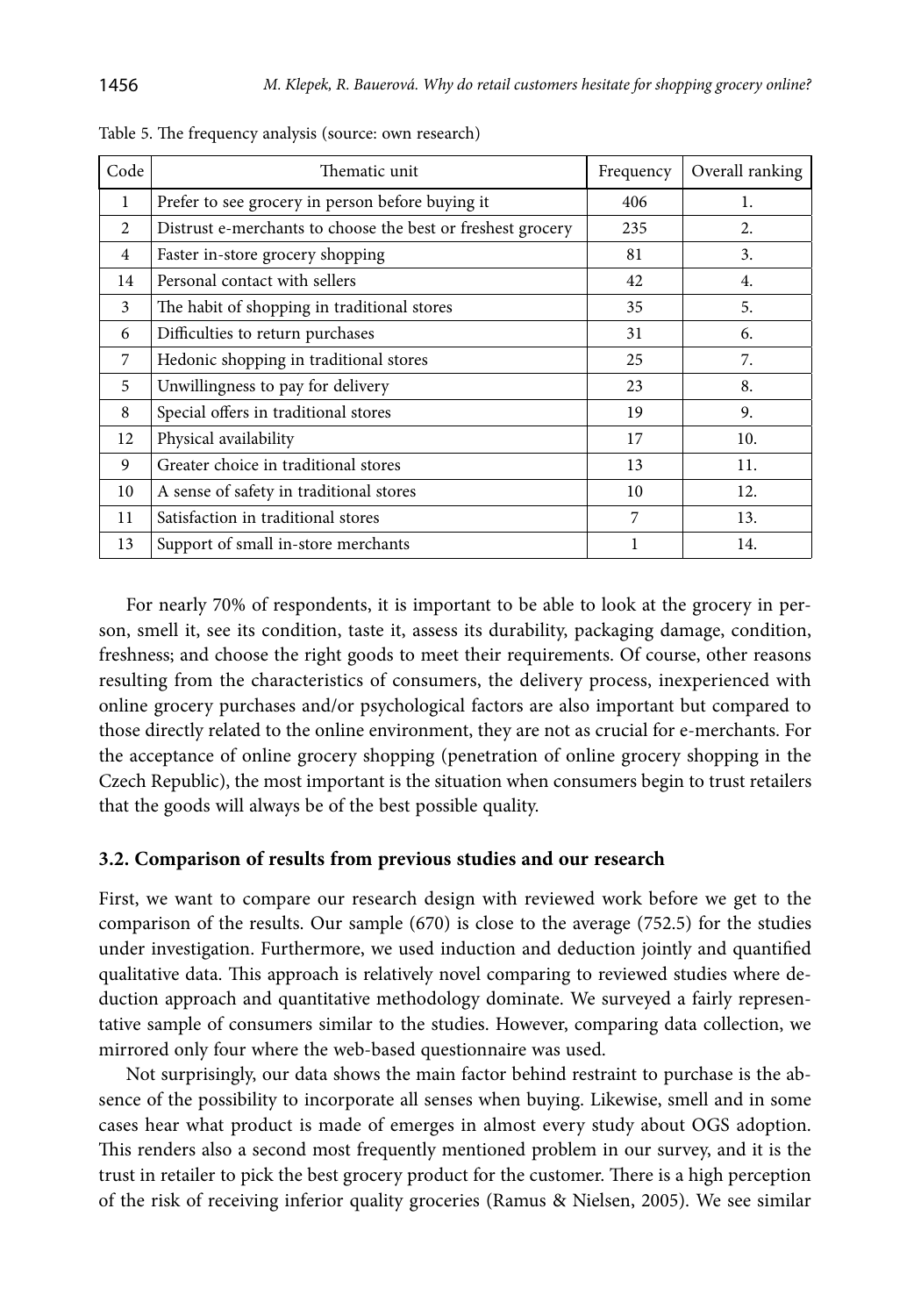conclusions in the work of Pechtl (2003) and Hansen (2005a). Perceived limited information accessibility was confirmed by both quantitative and qualitative studies. In this case, the information means signals captured by all the senses.

Further, Seitz et al. (2017) deduced the current habitual buying was convenient and people generally did not strive for change. They stick to the status quo and choose a secure and familiar environment. In our research respondents were simply not seeing the reasons why they should start buying groceries online. We further confirmed the negative perception of delivery payment. Shipping charges were the concern also for customers researched in the recent Driediger and Bhatiasevi (2019) article.

There are also hedonic factors why people love to buy groceries in brick and mortar stores. Geuens et al. (2003) described consumers who desire relaxing experience in stores. The process of picking, tasting and touching the product constitutes a relevant factor in purchase decision making. More studies arrived at identical conclusions about consumers wishing to experience fun and enjoyment while shopping (Ramus & Nielsen, 2005; Šálková & Hes, 2015). According to them, there is a fear of a loss of the recreational aspect of grocery shopping. We supported the previous studies since one thematic unit in our results is hedonic shopping motives and its importance for customers when deciding where to buy groceries.

Šarkovská and Chytková (2019) concluded in their qualitative study on Czech respondents that the negative side of online grocery shopping is uniformity of bought groceries. We support their findings since our respondents also mentioned smaller product range and fewer options in online grocery stores. We identified distrust in online shopping as a second most important repellent factor. Similarly, Šálková and Hes (2015) reported this factor to be important for customers when making decision to buy groceries online. Moreover, they concluded Czech shoppers are reluctant to give up control over the selection of goods and to allow strangers to handle their groceries. This trust issue is thus serious mental barrier in consumers mind.

Besides re-confirmation of several important factors which discourage customers to shop groceries online, we found also novel reasons why people hesitated to utilize OGS. Surprisingly, people perceive OGS as slow, compared to traditional in-store shopping. This is mainly due to the time gap between ordering and delivery. Additionally, for some specific situations, the urgency to buy the product immediately make online buying completely unreasonable. In the situation when the customer runs out of milk or bread. However, the issue of speed has to be divided into two categories. First, there is the ordering – delivery time gap which is, with current technology, still shorter in brick and mortar stores. Second, there is the total time required for completing the purchase. Here the online grocery shopping overperform brick and mortar by miles. With an easy thought experiment, we can summarize the activities necessary to buy offline. First, the customer has to go to the shop physically, then he or she has to find and collect what they need. Then there are queues at checkout and distance between the shop and car or public transport. Finally, the customer has to move back home from the shop. Compared with online full-text search, filters, previous shopping lists, easy payment and home delivery, the online is more reliable in saving total shopping time. Yet still, the online shopping is perceived relatively slow.

Further very little research among non-buyers addressed the problem of the return policies. However, the uncertainty of the process and what would happen if the groceries ordered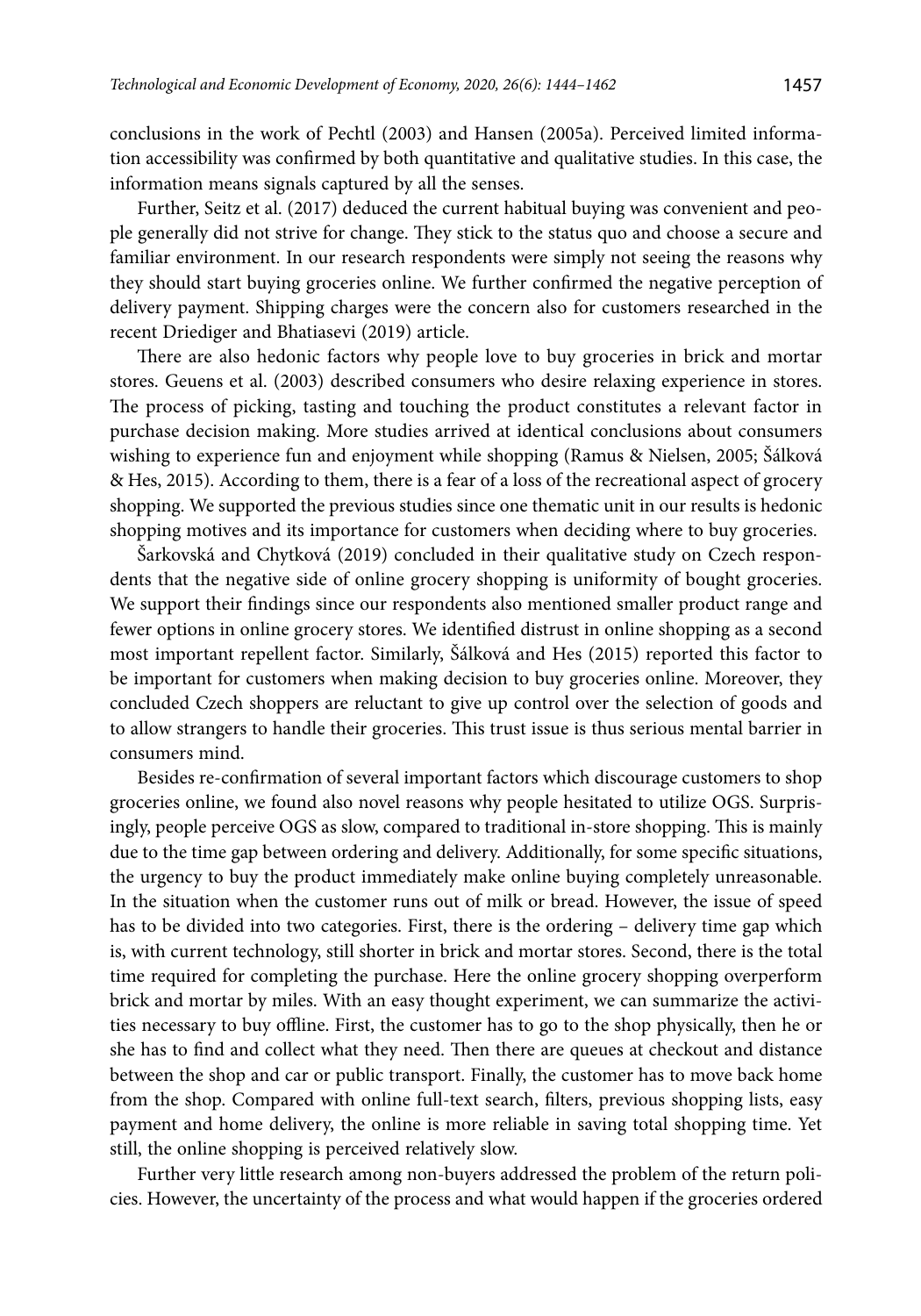online not fitting the expectations causes negative perception about this form of shopping. This is mainly because people generally do not return groceries product since they are responsible for picking the one, they want to buy. So, the concept of returning the product is unfamiliar. Moreover, the complicated process behind returning policies in OGS is also reflected in discouraging attitudes. Non-buyers simply cannot imagine an easy way to submit their complaints easily or return goods effortlessly.

### **Conclusions**

In general, OGS is rather an evolution than revolution thus we were interested in attitudes and opinions that form disincentive reasons why consumers hesitate to shop groceries online. We reviewed studies where the object of research were actual non-buyers and arrived at several conclusions. There is a difference within customers based on their experience with online grocery shopping and even regular online buyers are dissimilar to only offline buyers in OGS perception. Theory of reasoned action and the following models are very popular in describing reasons deductively why consumers hesitate to shop online. Attitudes toward the behaviour, subjective norms and perceived behavioural control are a validated determinant of OGS intention. Hence, we designed a survey with open questions in the search for new reasons as well as validation of previously researched items. The most mentioned first reason is the preference to see grocery in person before buying it. Then there is distrust in e-tailer ability to pick the best products on offer and habitual convenience and reluctance to change. We also validated hedonic reasons, when customers simply enjoy the experience of shopping. Last but not least the study also shows novel reasons why people hesitate to perform OGS such as relative time consumption, distrust in the easiness of return policy and unwillingness to pay for the delivery.

Based on the results we propose several recommendations which will help to shift consumers attitudes toward OGS. In the case of marketing communication, it is recommended to e-merchant to work with findings of the content analysis and use them in their marketing communication. It is therefore advisable to refer to trained staff who follow the same procedures for completing an order as if they were completing the order for themselves. In marketing communications, it is also advisable to work with the freshness of food, its smell, its appropriate durability, packaging and overall appropriate condition.

In the case of modern technology, there is the possibility to use virtual reality, which can link elements of online and offline shopping. In this way, customers can browse through a virtual store that allows them to physically check the quality and freshness of the product. Researchers have already explored this possibility and found out movement through a VR grocery store could be tolerated by persons with and without vestibular dysfunction (Whitney et al., 2006). However, this possibility is questionable given the high investment costs, as there is no research confirming the increased interest in online grocery shopping after implementing this technology. Based on the overall service perception in our survey the etailer should focus on services which, directly or indirectly, can mitigate the negative attitude of consumers in the case of distrust in the quality choice of goods by the e-tailer and inability to see the grocery in advance.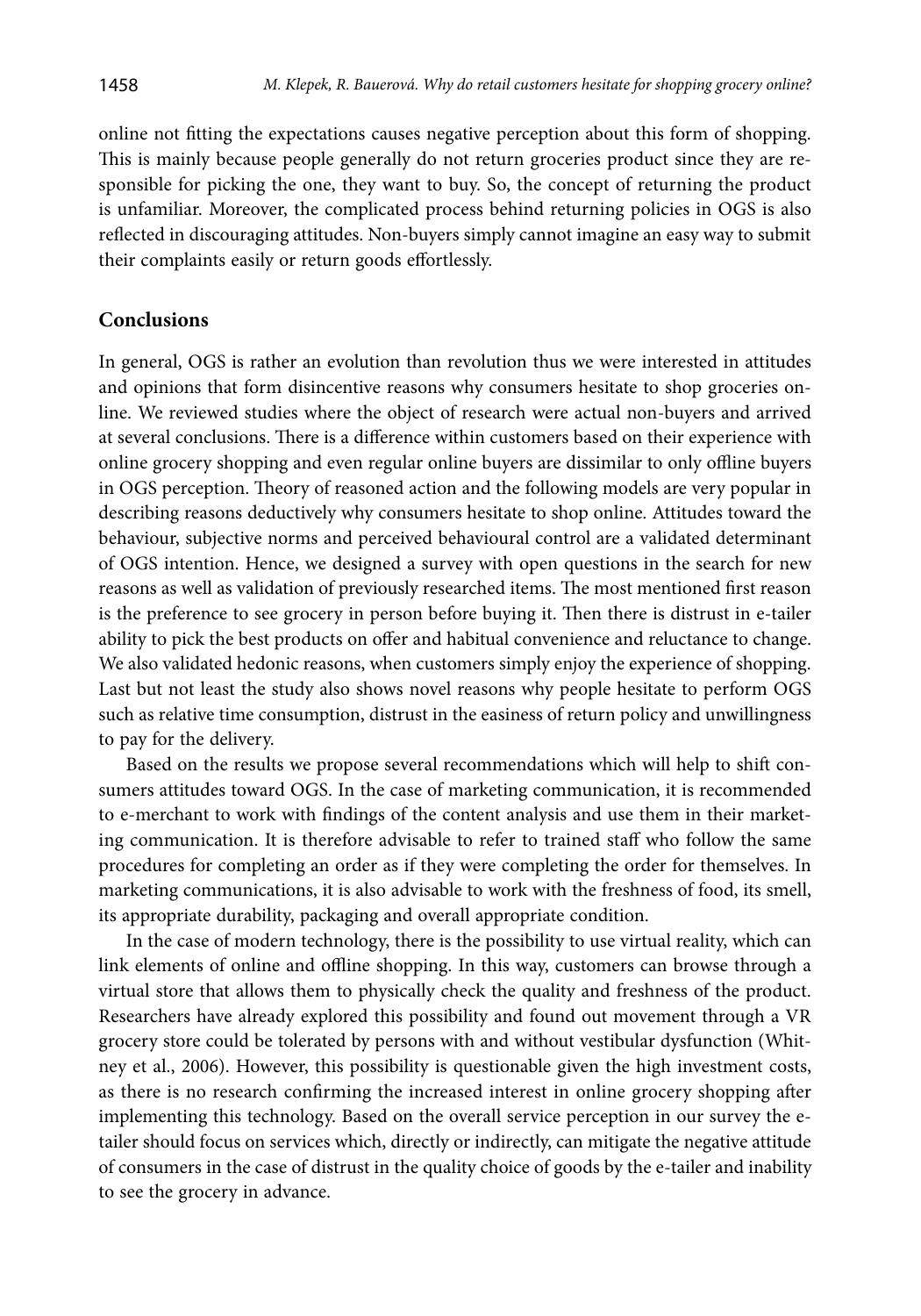To bridge the time gap between the ordering and delivery and reluctance to pay for delivery the click&collect service could bring enormous value. This system already operates on the Czech market in different sectors (for example in the sale of electronics, fashion, drugstore) and has also been implemented in the area of grocery shopping. Although research suggests that existing customer prefers door to door delivery, click&collect can be recommended based on the results, which would mitigate the negative effect of the reasons for not purchasing grocery online of potential customers. A significant advantage of this service is the possibility to check the quality and required number of goods directly at the seller point and their easy possible complaint. For established grocery stores, setting up such points of sale is certainly a good choice to complement the services for their customers, unfortunately for purely e-tail companies, setting up such a point can be an unreasonably costly matter.

This study bears some limitations. Due to the IPSOS research company policy, only respondents older than 16 years of age can be recruited as members of their panel. Consequently, younger generation has been neglected in this study. Moreover, with our sampling, we reached the group which will most probably be the easiest to convert to OGS buyers (internet population) however there are also individuals in the population who do not use the internet so often and do not buy online at all. Logically, these people had a lower chance to participate in the survey since we used a web-based questionnaire thus neglecting a large proportion of potential future OGS customers. Besides, we asked open question with qualitative intent so the overall proportion of reasons why non-buyers still do not want to buy groceries online cannot be generalised from this research since there is a possibility that one respondent holds multiple attitudes about online grocery shopping. This leads us to future research possibilities. Using our thematic units from the content analysis quantitatively and measure the incidence of the repelling factors in population would help e-tailers prioritise the actions to help increase the number of people buying groceries online.

### **Funding**

This research was financially supported by the Student grant competition project SGS/7/2017: "Acceptance of technology from the perspective of marketing tools".

### **Author contributions**

IPSOS research agency was responsible for data collection through online responding panel. Authors contributed evenly.

### **Disclosure statement**

Authors declare to have not any competing financial, professional, or personal interests from other parties.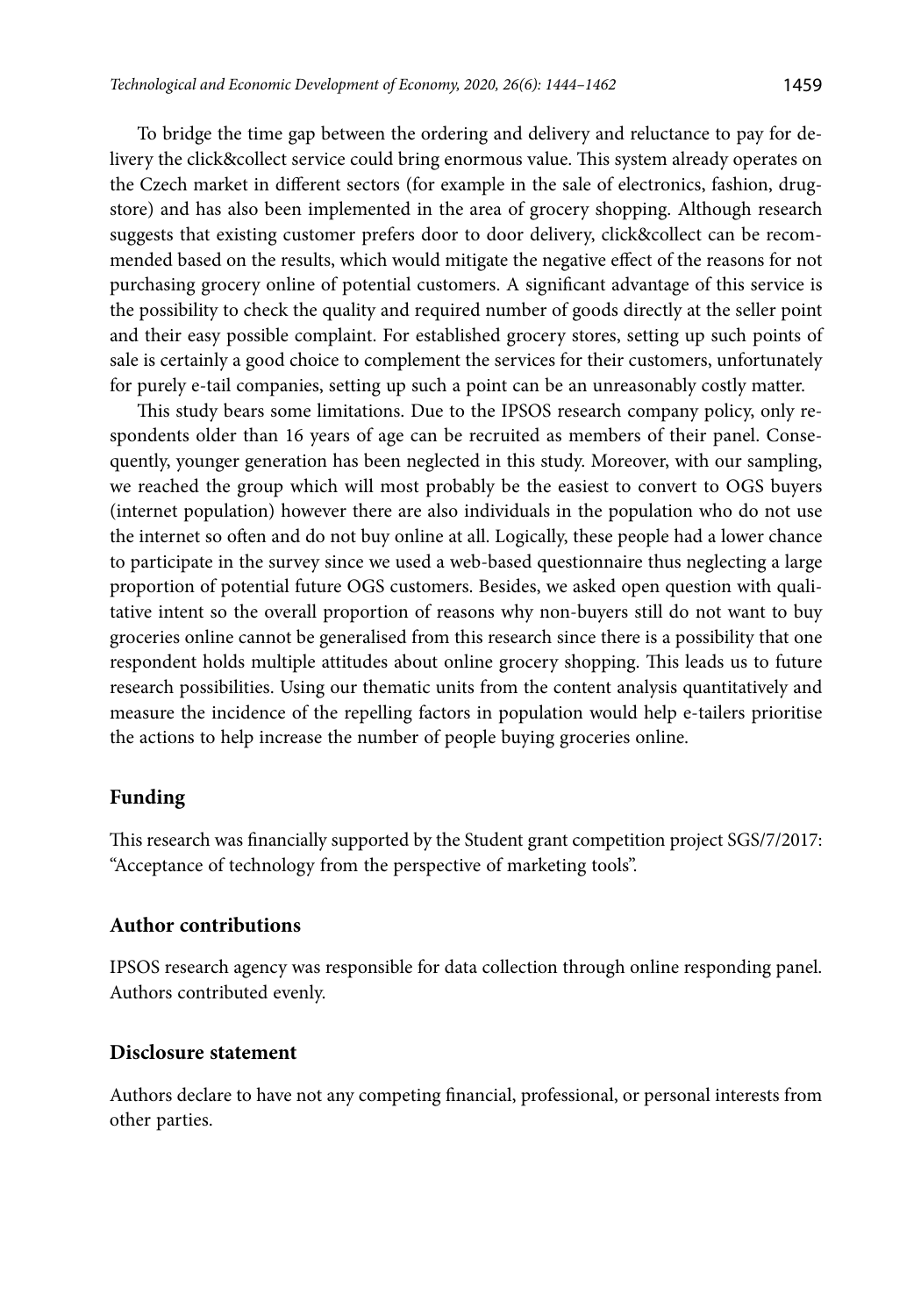# **References**

- Anesbury, Z., Nenycz-Thiel, M., Dawes, J., & Kennedy, R. (2016). How do shoppers behave online? An observational study of online grocery shopping. *Journal of Consumer Behaviour*, *15*(3), 261–270. https://doi.org/10.1002/cb.1566
- Andrews, R. L., & Currim, I. S. (2004). Behavioural differences between consumers attracted to shopping online versus traditional supermarkets: Implications for enterprise design and marketing strategy. *International Journal of Internet Marketing and Advertising*, *1*(1), 38–61. <https://doi.org/10.1504/IJIMA.2004.003689>
- Bryman, A. (2016). *Social research methods*. Oxford University Press.
- Burman, L. E., Reed, W. R. & Alm, J. (2010). A call for replication studies. *Public Finance Review*, *39*(1), 190–190. <https://doi.org/10.1177/1091142110395372>
- Campo, K., & Breugelmans, E. (2015). Buying groceries in brick and click stores: Category allocation decisions and the moderating effect of online buying experience. *Journal of Interactive Marketing*, *31*(3), 63–78. <https://doi.org/10.1016/j.intmar.2015.04.001>
- Cook, D. J., Mulrow, C. D., & Haynes, R. B. (1997). Systematic reviews: Synthesis of best evidence for clinical decisions. *Annals of Internal Medicine*, *126*(5), 376–380. <https://doi.org/10.7326/0003-4819-126-5-199703010-00006>
- Counsell, C. (1997). Formulating questions and locating primary studies for inclusion in systematic reviews. *Annals of internal medicine*, *127*(5), 380–387. <https://doi.org/10.7326/0003-4819-127-5-199709010-00008>
- Czech Statistical Office. (2019a). *Czech Republic in numbers 2018 population*. Retrieved August 13, 2019, from [https://www.czso.cz/documents/10180/91917716/1300641901.pdf/b6fa7e0f-25d1-44c2-](https://www.czso.cz/documents/10180/91917716/1300641901.pdf/b6fa7e0f-25d1-44c2-9d24-f29b42f41ffb?version=1.0) [9d24-f29b42f41ffb?version=1.0](https://www.czso.cz/documents/10180/91917716/1300641901.pdf/b6fa7e0f-25d1-44c2-9d24-f29b42f41ffb?version=1.0)
- Czech Statistical Office. (2019b). *Czech Republic in numbers 2018 education*. Retrieved August 13, 2019, from https://www.czso.cz/documents/10180/74413697/32020318c22.pdf/737a5249-7b3b-418f-a45e-a0c3abaf61bd?version=1.2
- Danaher, P. J., Wilson, I. W., & Davis, R. A. (2004). A comparison of online and offline consumer brand loyalty. *Marketing Science*, *22*(4), 461–476. <https://doi.org/10.1287/mksc.22.4.461.24907>
- Degeratu, A., Rangaswamy, A., & Wu, J. (2000). Consumer choice behavior in online and traditional supermarkets: The effects of brand name, price and other search attributes. *International Journal of Research in Marketing*, *17*(1), 55–78. [https://doi.org/10.1016/S0167-8116\(00\)00005-7](https://doi.org/10.1016/S0167-8116(00)00005-7)
- Denyer, D., & Tranfield, D. (2011). Producing a systematic review. In D. Bouchmann, A. Bryman (Eds.), *The SAGE handbook of organizational research methods*. SAGE.
- Driediger, F., & Bhatiasevi, V. (2019). Online grocery shopping in Thailand: Consumer acceptance and usage behavior. *Journal of Retailing and Consumer Services*, *48*(3), 224–237. <https://doi.org/10.1016/j.jretconser.2019.02.005>
- Easley, R. W., Madden, C. S., & Dunn, M. G. (2000). Conducting marketing science. *Journal of Business Research*, *48*(1), 83–92. [https://doi.org/10.1016/S0148-2963\(98\)00079-4](https://doi.org/10.1016/S0148-2963(98)00079-4)
- Eurostat. (2019a). *E-commerce statistics for individuals.* Retrieved August 11, 2019, from [https://](https://ec.europa.eu/eurostat/statistics-explained/index.php/E-commerce_statistics_for_individuals) [ec.europa.eu/eurostat/statistics-explained/index.php/E-commerce\\_statistics\\_for\\_individuals](https://ec.europa.eu/eurostat/statistics-explained/index.php/E-commerce_statistics_for_individuals)
- Eurostat. (2019b). *Internet purchases by individuals.* Retrieved August 11, 2019, from [https://ec.europa.](https://ec.europa.eu/eurostat/web/products-datasets/product?code=isoc_ec_ibuy) [eu/eurostat/web/products-datasets/product?code=isoc\\_ec\\_ibuy](https://ec.europa.eu/eurostat/web/products-datasets/product?code=isoc_ec_ibuy)
- Evanschitzky, H., Baumgarth, C., Hubbard, R., & Armstrong, J. S. (2007). Replication research's disturbing trend. *Journal of Business Research*, *60*(4), 411–415.<https://doi.org/10.1016/j.jbusres.2006.12.003>
- Fink, A. (2009). *How to conduct surveys: A step-by-step guide*. Sage Publications Ltd.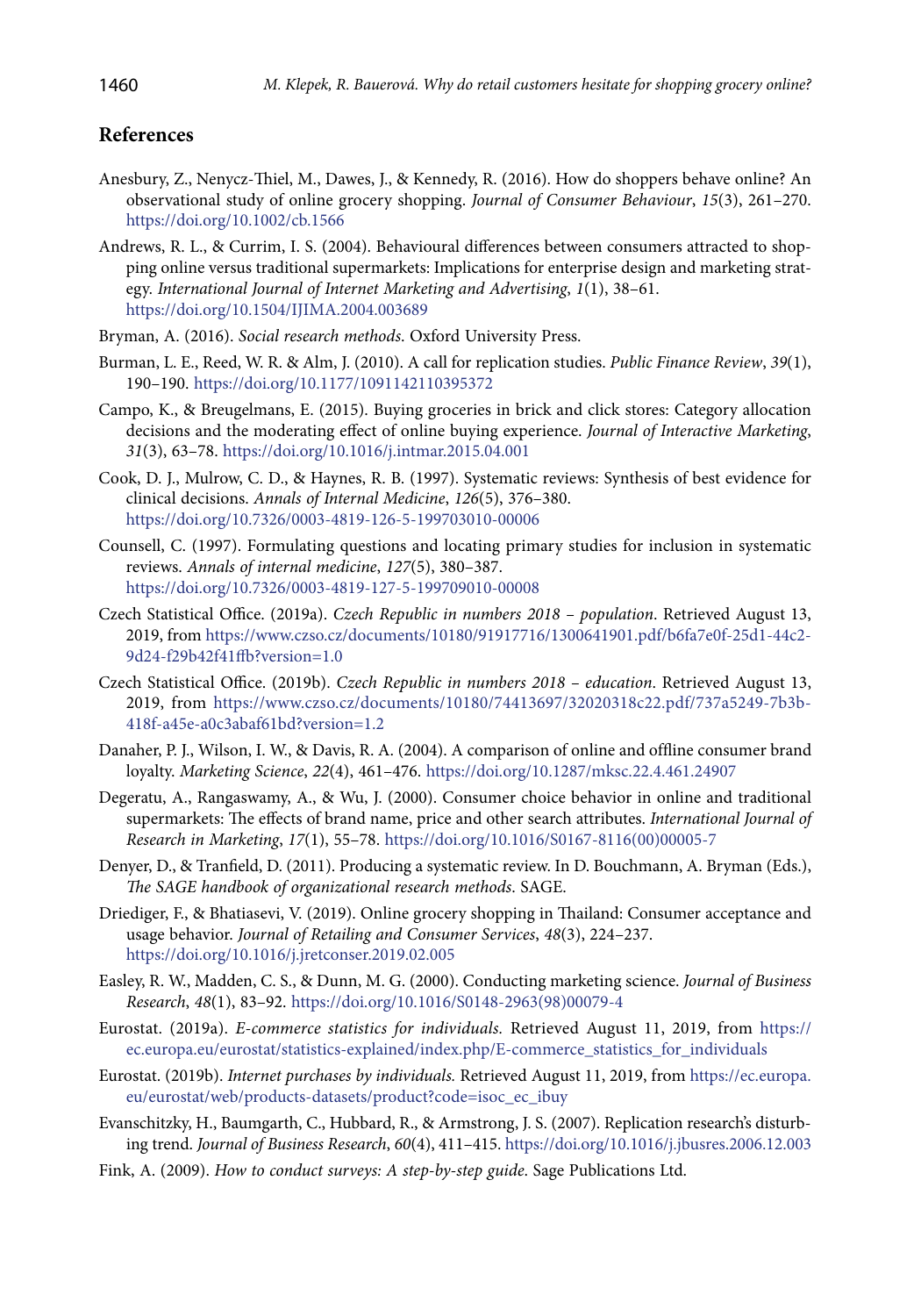- Fisch, C., & Block, J. (2018). Six tips for your (systematic) literature review in business and management research. *Management Review Quarterly*, *68*(2), 103–106. <https://doi.org/10.1007/s11301-018-0142-x>
- Galvez-Cruz, D., & Renaud, K. V. (2006). What e-grocery customers really want: Personalised personalisation. *Fourth Latin American Web Congress*, *18*(6), 109–112. <https://doi.org/10.1109/LA-WEB.2006.38>
- Garg, A. X., Hackam, D., & Tonelli, M. (2008). Systematic review and meta-analysis: When one study is just not enough. *Clinical Journal of the American Society of Nephrology: CJASN*, *3*(1), 253–260. <https://doi.org/10.2215/CJN.01430307>
- Geuens, M., Brengman, M., & S'Jegers, R. (2003). Food retailing, now and in the future. A consumer perspective. *Journal of Retailing and Consumer Services*, *10*(4), 241–251. [https://doi.org/10.1016/S0969-6989\(02\)00017-6](https://doi.org/10.1016/S0969-6989(02)00017-6)
- Hand, C., Dall'Olmo Riley, F., Harris, P., Singh, J., & Rettie, R. (2009). Online grocery shopping: The influence of situational factors. *European Journal of Marketing*, *43*(9/10), 1205–1219. <https://doi.org/10.1108/03090560910976447>
- Hansen, T., Møller Jensen, J., & Stubbe Solgaard, H. (2004). Predicting online grocery buying intention: a comparison of the theory of reasoned action and the theory of planned behavior. *International Journal of Information Management*, *24*(6), 539–550. https://doi.org/10.1016/j.ijinfomgt.2004.08.004
- Hansen, T. (2005a). Consumer adoption of online grocery buying: a discriminant analysis. *International Journal of Consumer Studies*, *33*(2), 101–121.<https://doi.org/10.1108/09590550510581449>
- Hansen, T. (2005b). Understanding consumer online grocery behavior: Results from a Swedish study. *Journal of Euromarketing*, *14*(3), 31–58. [https://doi.org/10.1300/J037v14n03\\_03](https://doi.org/10.1300/J037v14n03_03)
- Hansen, T. (2008). Consumer values, the theory of planned behaviour and online grocery shopping. *International Journal of Consumer Studies*, *32*(2), 128–137. https://doi.org/10.1111/j.1470-6431.2007.00655.x
- Hubbard, R., & Armstrong, J. S. (1994). Replications and extensions in marketing: Rarely published but quite contrary. *International Journal of Research in Marketing*, *11*(3), 233–248. [https://doi.org/10.1016/0167-8116\(94\)90003-5](https://doi.org/10.1016/0167-8116(94)90003-5)
- Huyghe, E., Verstraeten, J., Geuens, M., & Van Kerckhove, A. (2016). Clicks as a healthy alternative to bricks: How online grocery shopping reduces vice purchases. *Journal of Marketing Research*, *54*(1), 65. <https://doi.org/10.1509/jmr.14.0490>
- Kestenbaum, R. (2017, January 16). Why online grocers are so unsuccessful and what Amazon is doing about it. *Forbes*. [https://www.forbes.com/sites/richardkestenbaum/2017/01/16/why-online-grocers](https://www.forbes.com/sites/richardkestenbaum/2017/01/16/why-online-grocers-are-so-unsuccessful-and-what-amazon-is-doing-about-it/)[are-so-unsuccessful-and-what-amazon-is-doing-about-it/](https://www.forbes.com/sites/richardkestenbaum/2017/01/16/why-online-grocers-are-so-unsuccessful-and-what-amazon-is-doing-about-it/)
- Kozel, R., Hawrysz, L., Vilamová, Š., & Hys, K. (2017). Mystery e-mail/website customer service. A case study of retail companies. *Scientific Papers of the University of Pardubice*, *Series D: Faculty of Economics and Administration*, *24*(40), 95–107.
- Kunešová, H., & Eger, L. (2017). Evaluation and comparison of B2C e-commerce intensity in EU member states*. E+M Ekonomie a Management*, *20*(4), 151–167. <https://doi.org/10.15240/tul/001/2017-4-011>
- MacInnis, D. J., Morwitz, V. G., Botti, S., Hoffman, D. L., Kozinets, R.V., Lehmann, D. R., Lynch, J. G. & Pechmann, C. (2020). Creating boundary-breaking, marketing-relevant consumer research. *Journal of Marketing*, *84*(2), 1–23.<https://doi.org/10.1177/0022242919889876>
- Martín, J. C., Pagliara, F., & Román, C. (2019). The research topics on e-grocery: trends and existing gaps. *Sustainability*, *11*(2), 321. <https://doi.org/10.3390/su11020321>
- Pechtl, H. (2003). Adoption of online shopping by German grocery shoppers. The International Review of Retail, *Distribution and Consumer Research*, *13*(2), 145–159. <https://doi.org/10.1080/0959396032000099088>